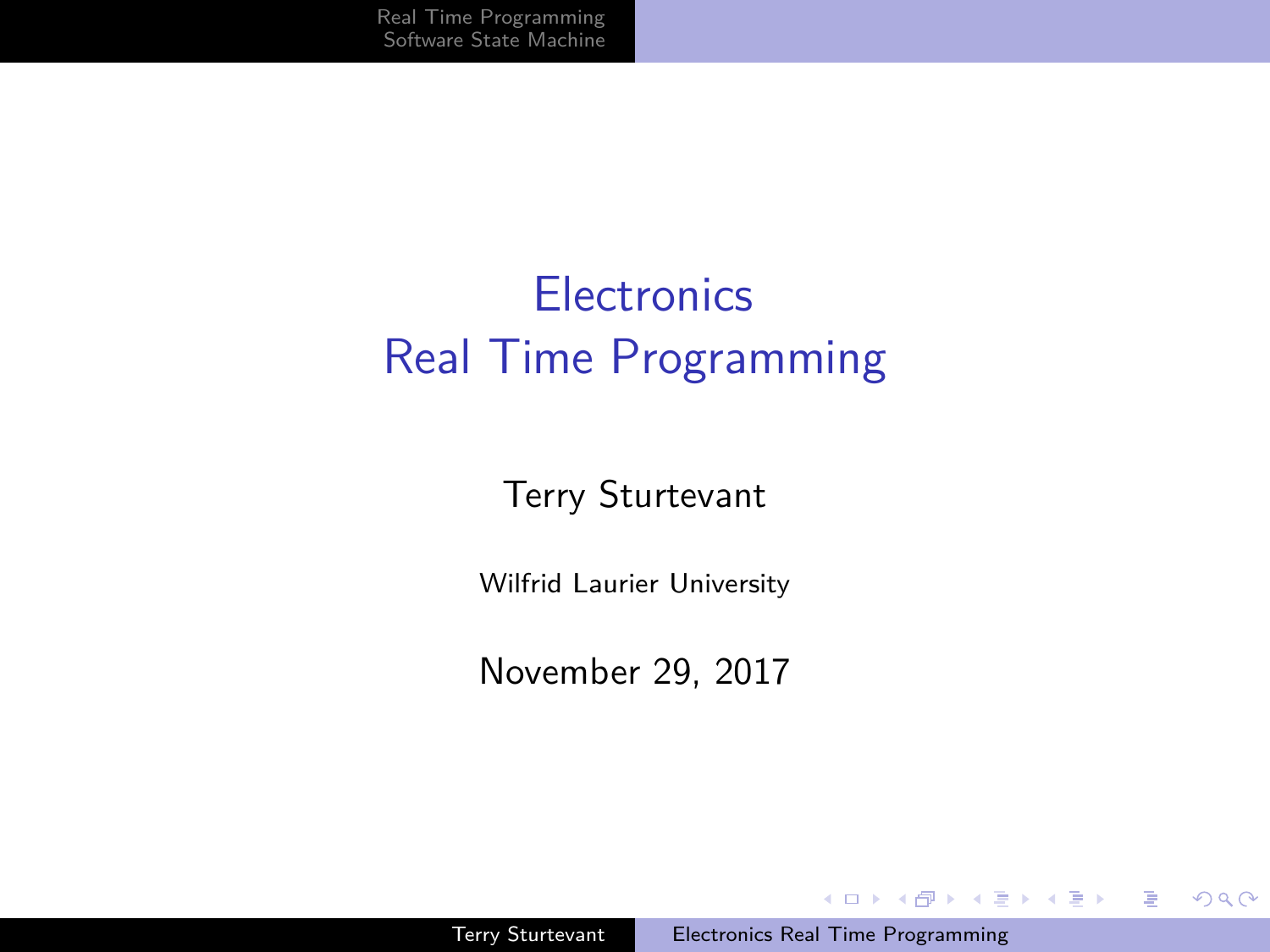[Real Time Programming](#page-1-0) [Software State Machine](#page-18-0)

## <span id="page-1-0"></span>Real Time Programming

Terry Sturtevant [Electronics Real Time Programming](#page-0-0)

イロト イ団 トイ ヨト イヨト

目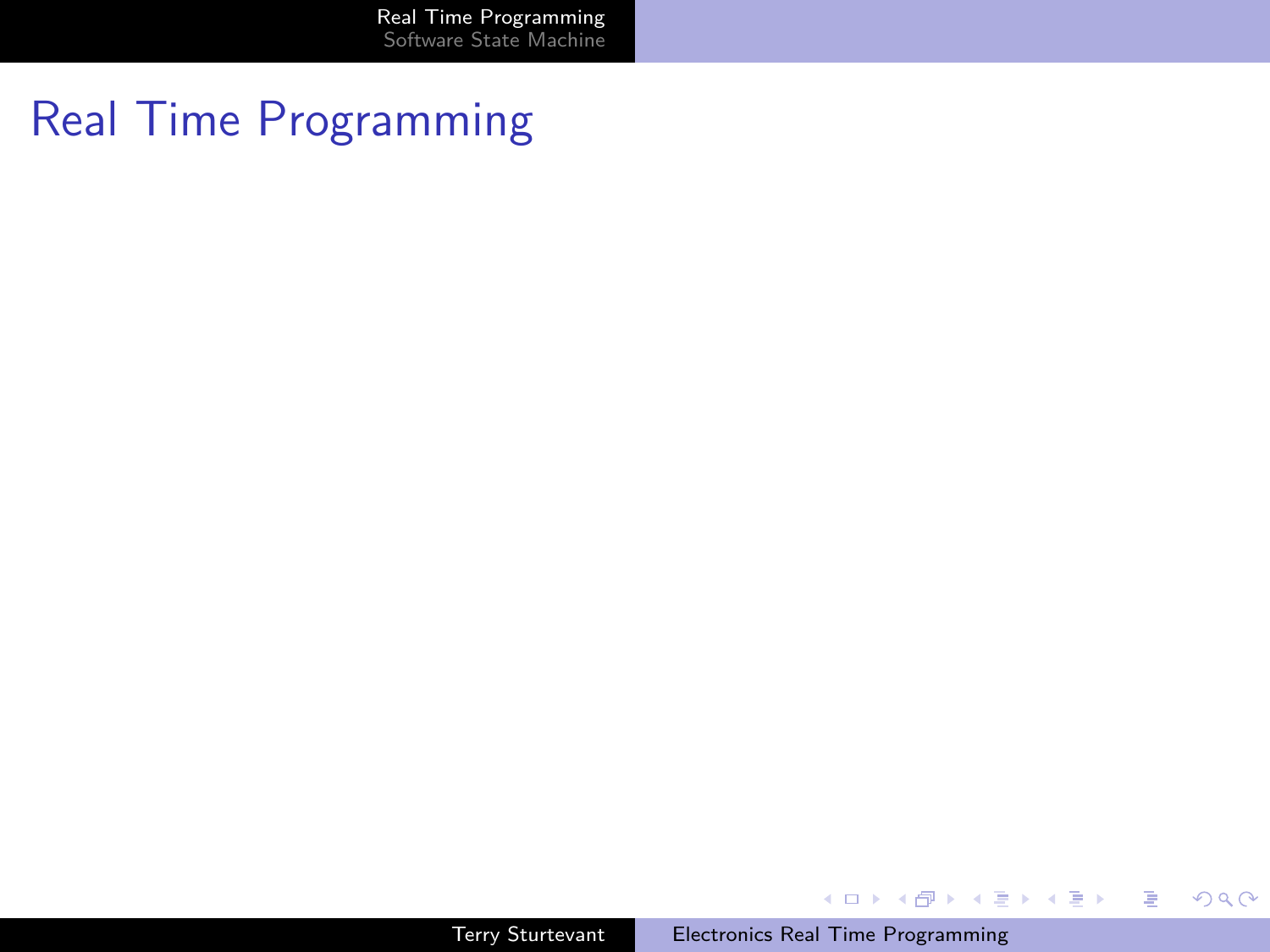• Runs continuosly

イロン イ団 メイモン イモン

目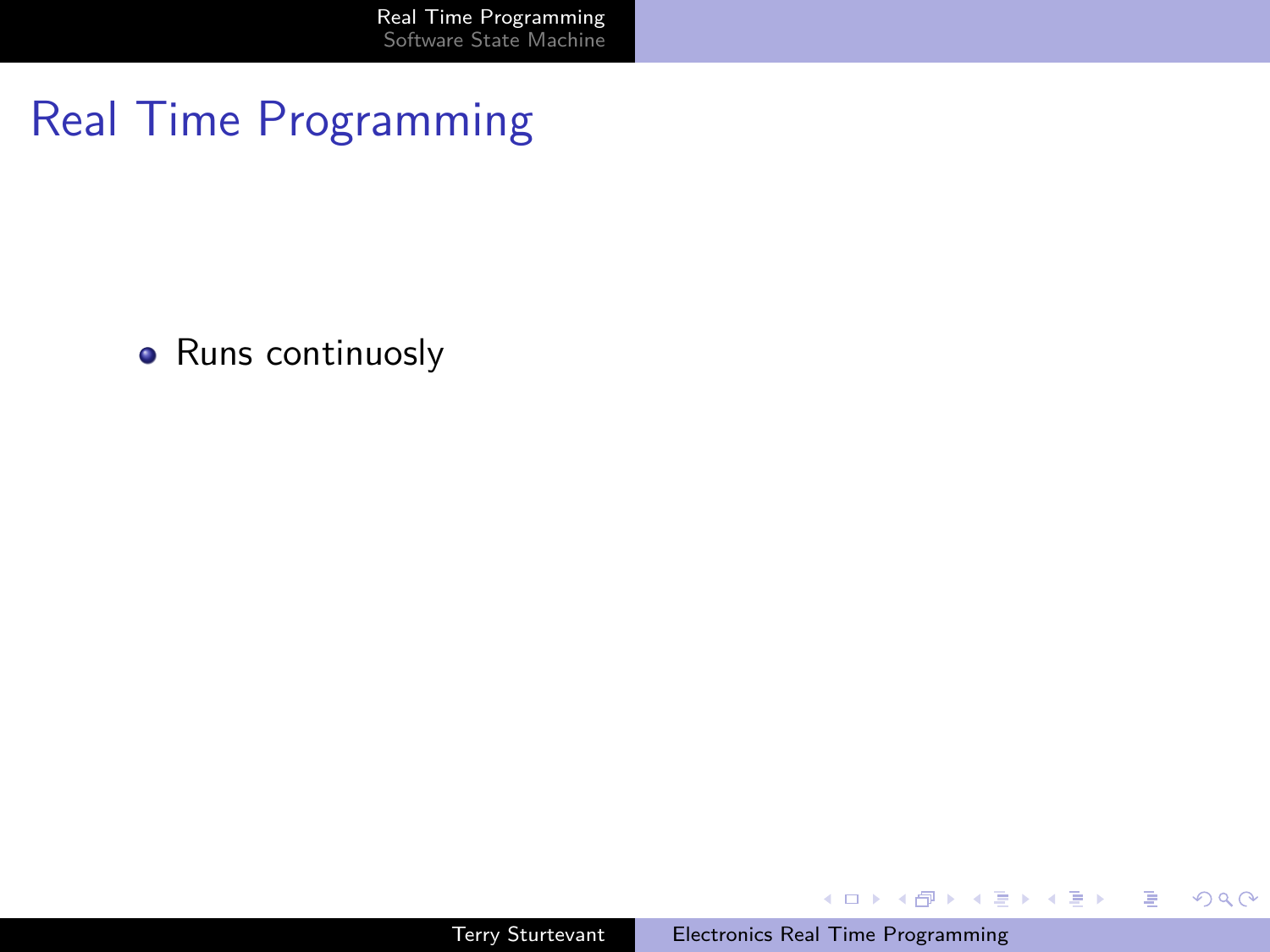- Runs continuosly
- based on "events"

**K ロ ▶ K 御 ▶ K 君 ▶ K 君 ▶** 

 $\equiv$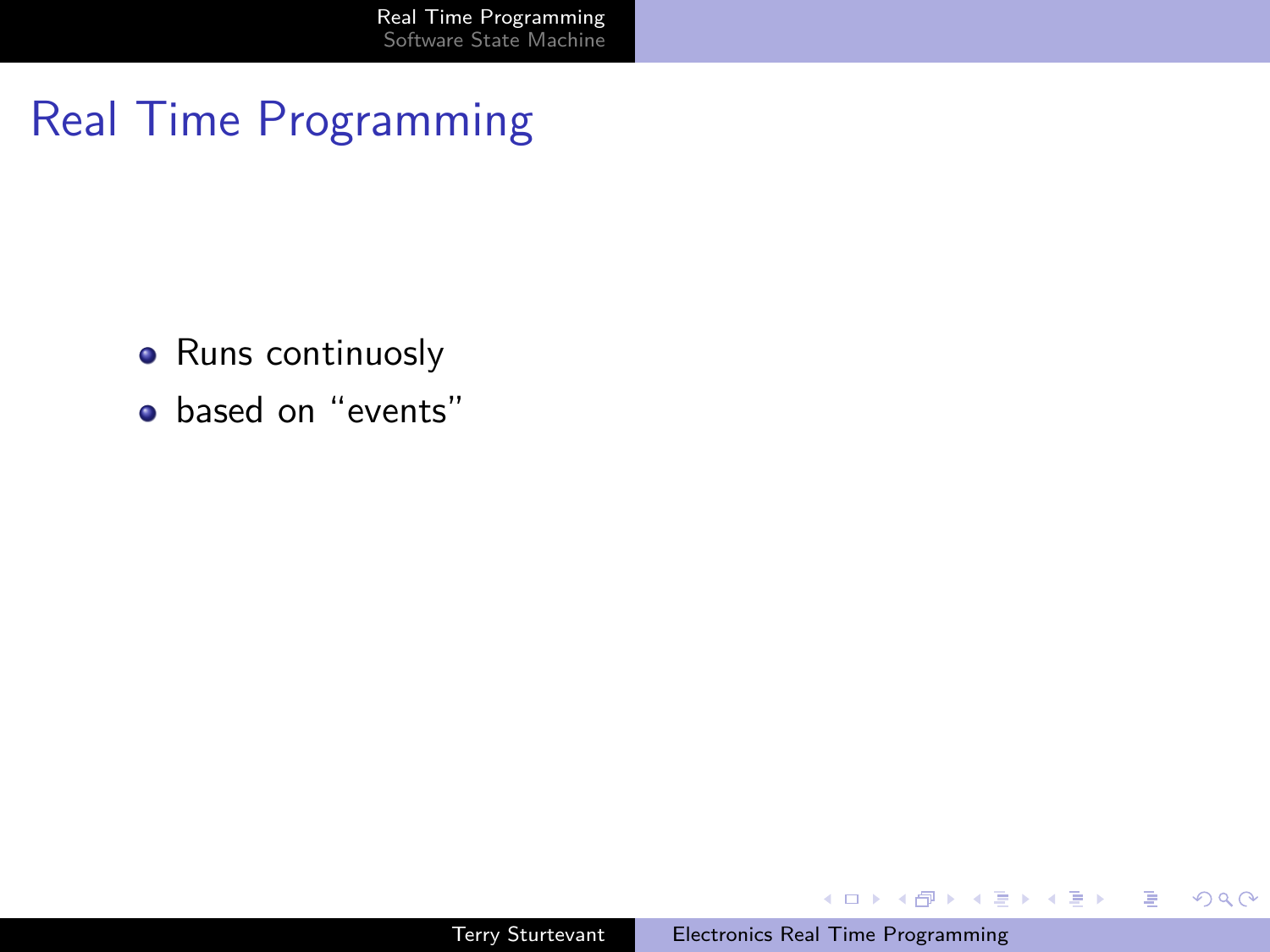- Runs continuosly
- **o** based on "events"
	- e.g. transitions on input pins

イロト イ押 トイヨ トイヨト

E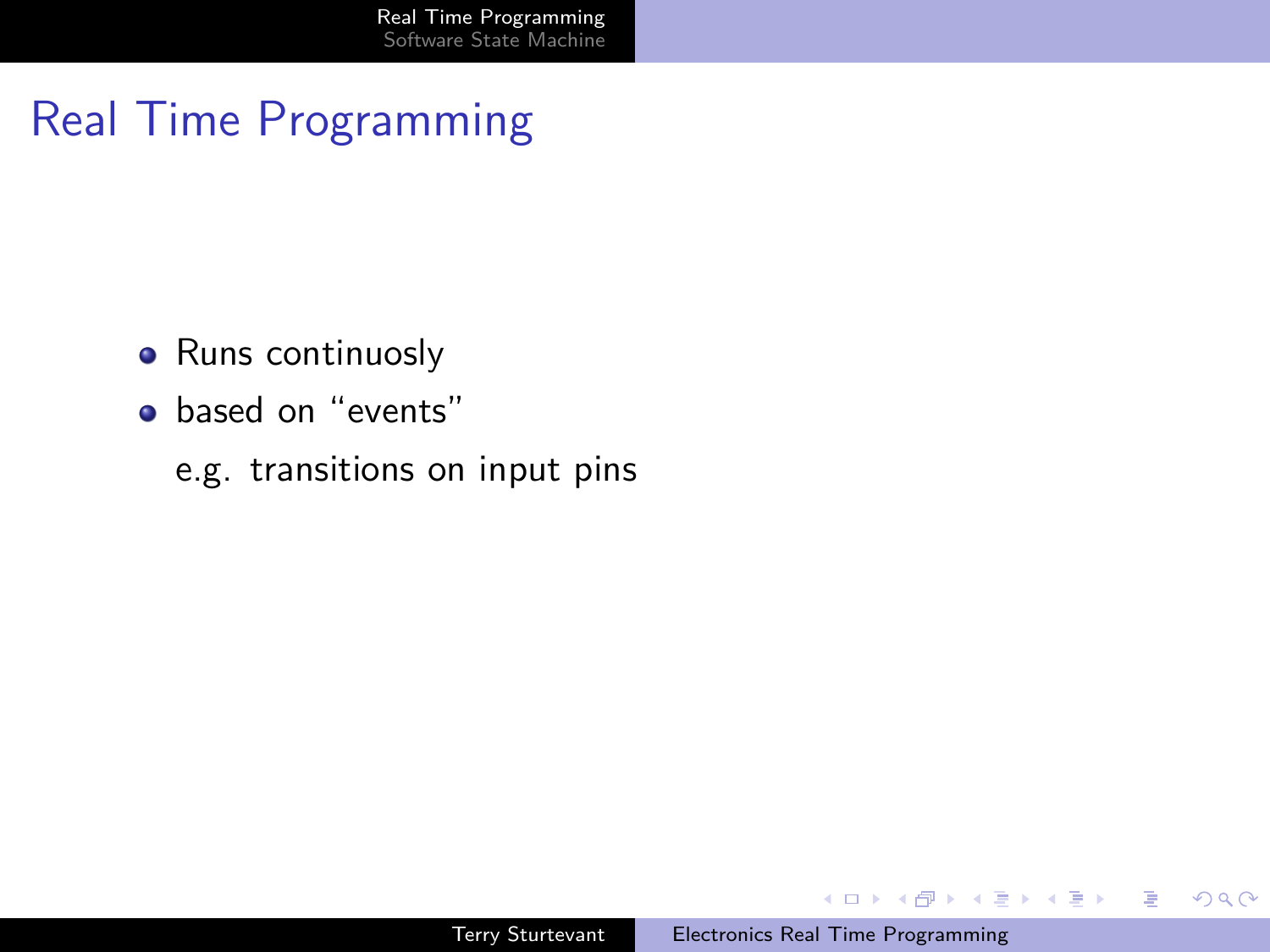- Runs continuosly
- based on "events"

e.g. transitions on input pins events can happen at random times and in unpredictable

sequences

イロト イ押 トイヨ トイヨ トー

 $2990$ 

э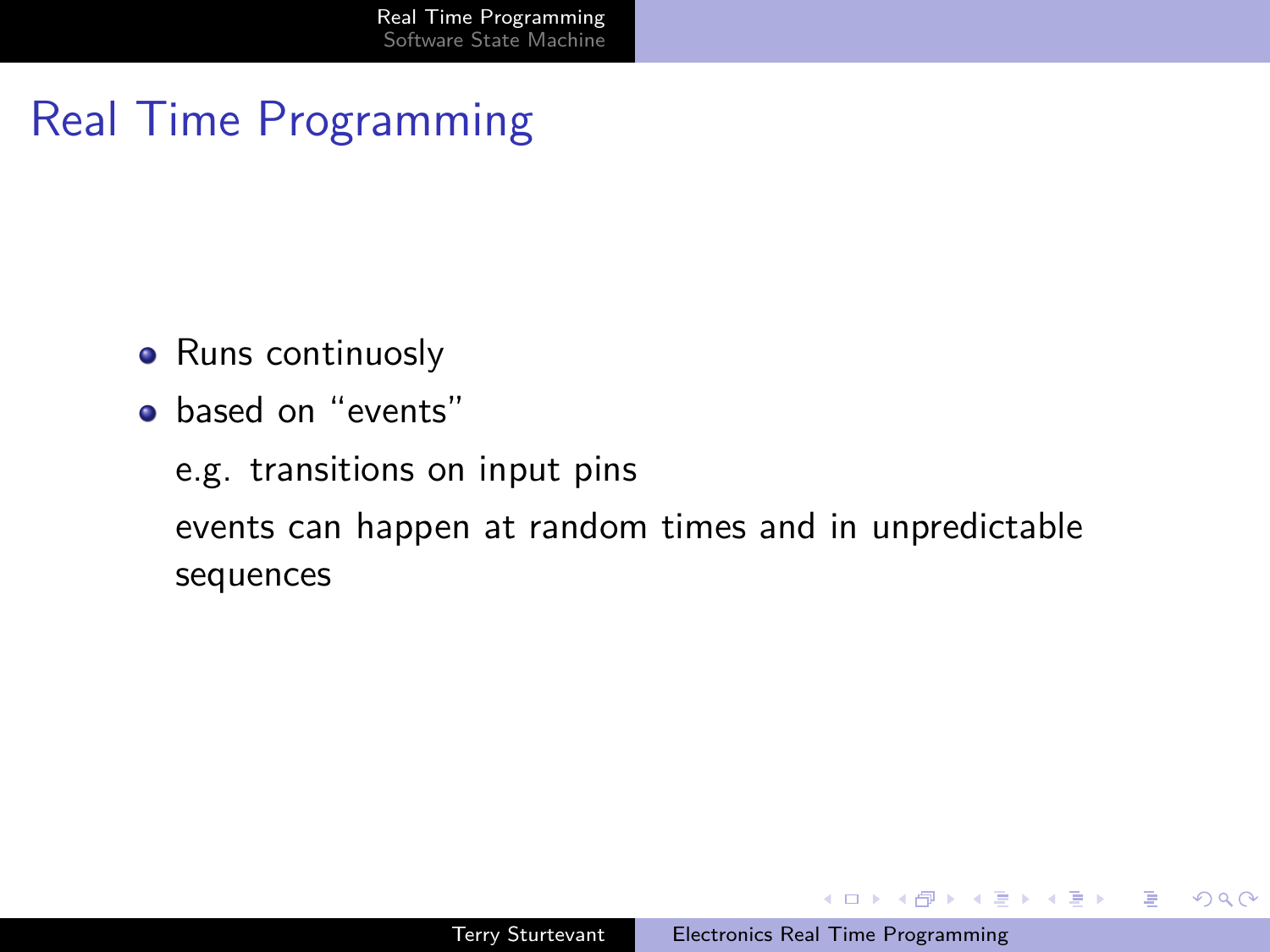- Runs continuosly
- **o** based on "events"
	- e.g. transitions on input pins
	- events can happen at random times and in unpredictable sequences
- main program is a software *state machine*.

イロト イ押 トイヨ トイヨ トー

э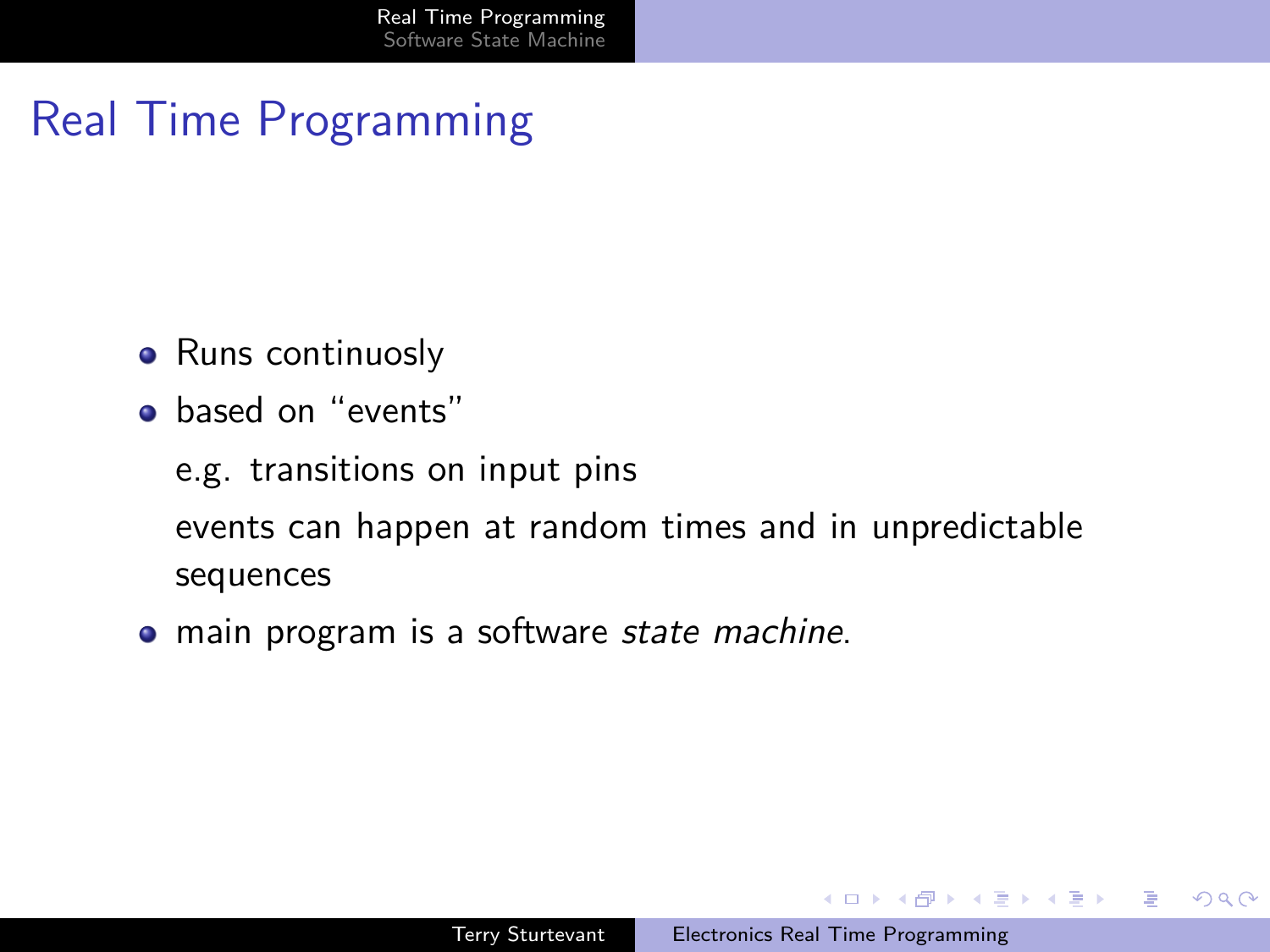[Real Time Programming](#page-1-0) [Software State Machine](#page-18-0)

## **Sections**

Terry Sturtevant [Electronics Real Time Programming](#page-0-0)

メロトメ 御 トメ ミトメ ミト

活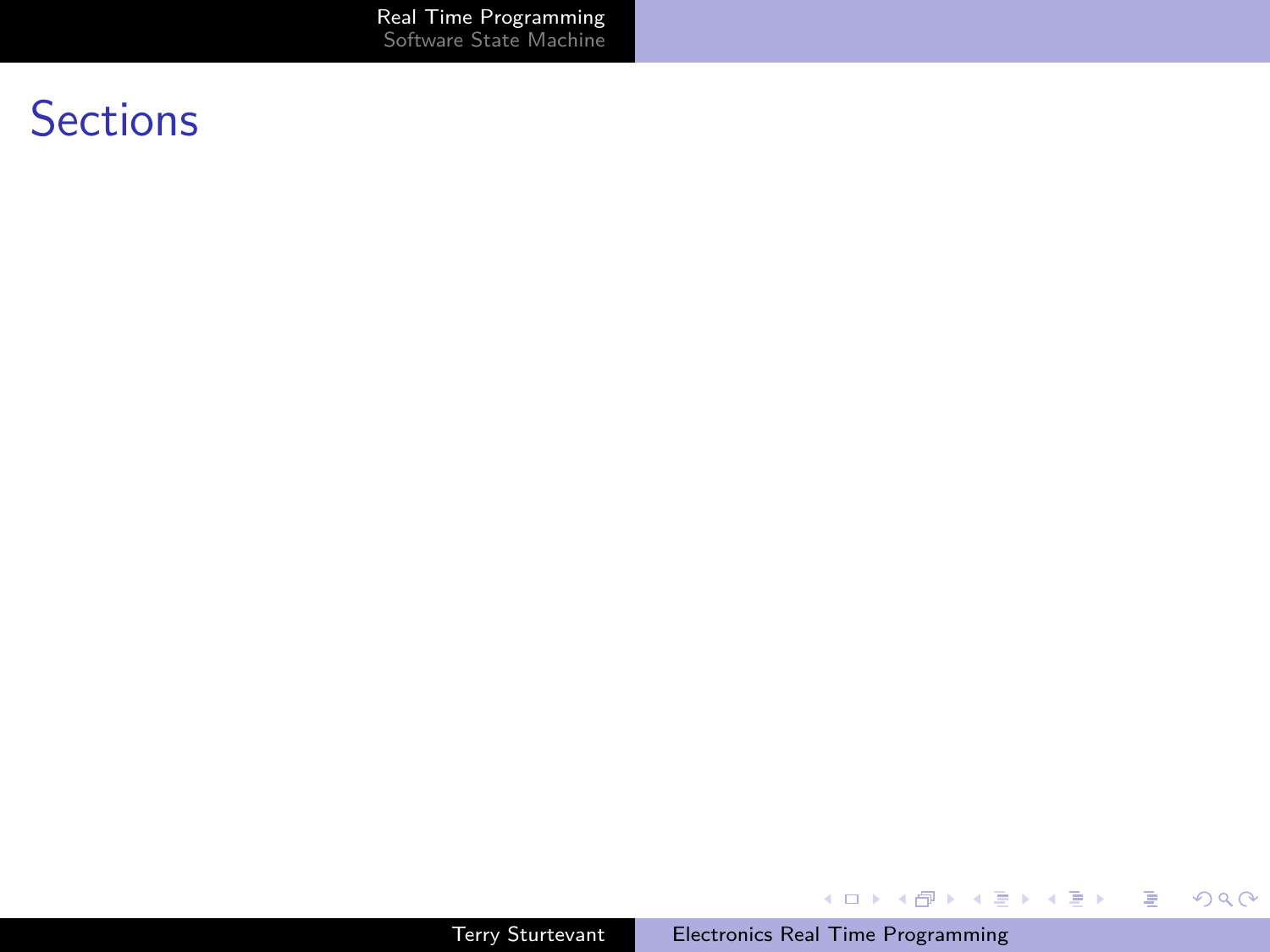[Real Time Programming](#page-1-0) [Software State Machine](#page-18-0)

## **Sections**

### **definition section**

Terry Sturtevant [Electronics Real Time Programming](#page-0-0)

イロメ イ団メ イモメ イモメー

活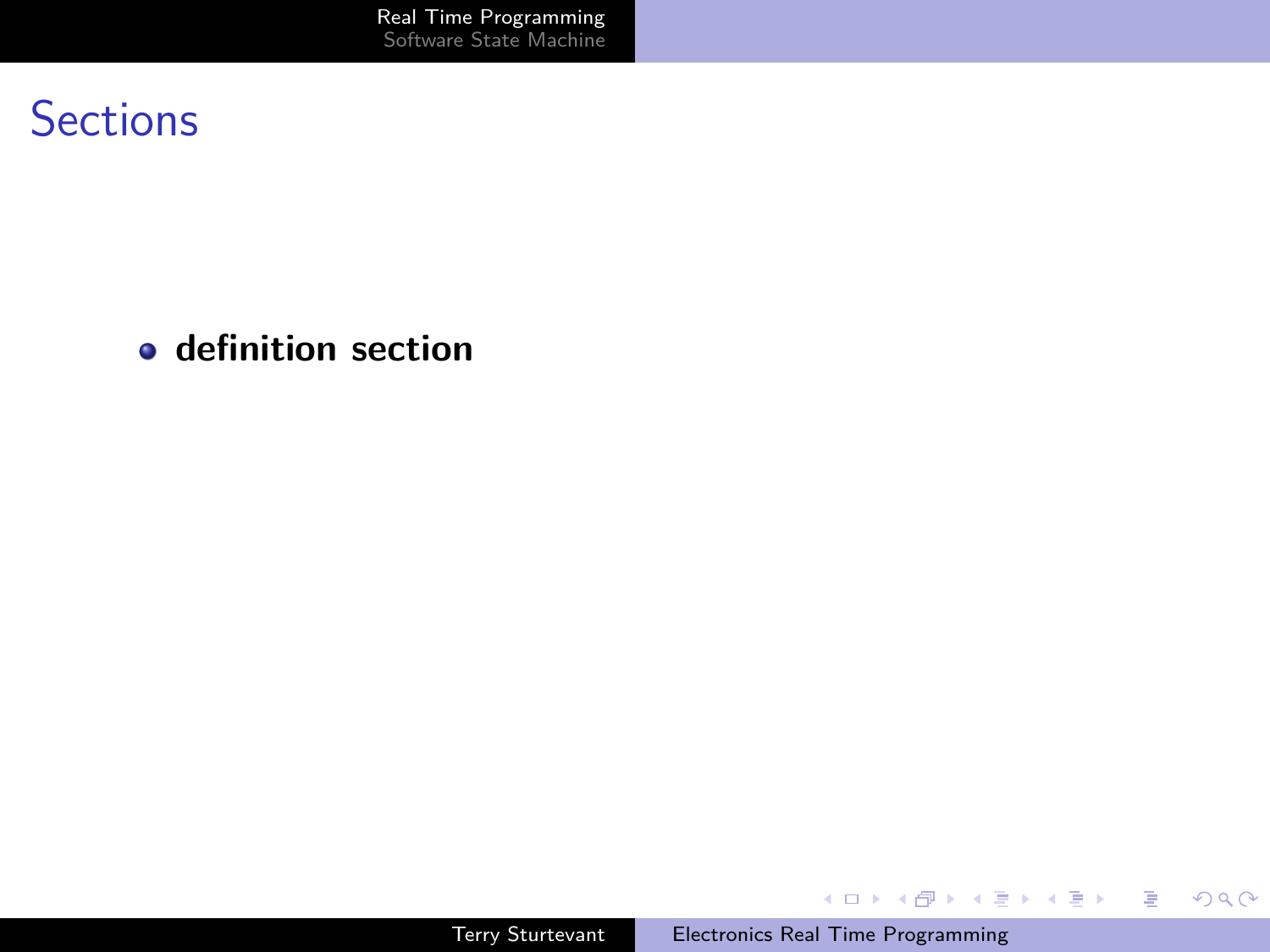#### **definition section**

constants, macros, etc.

Terry Sturtevant [Electronics Real Time Programming](#page-0-0)

イロメ イ団メ イミメ イモメー

目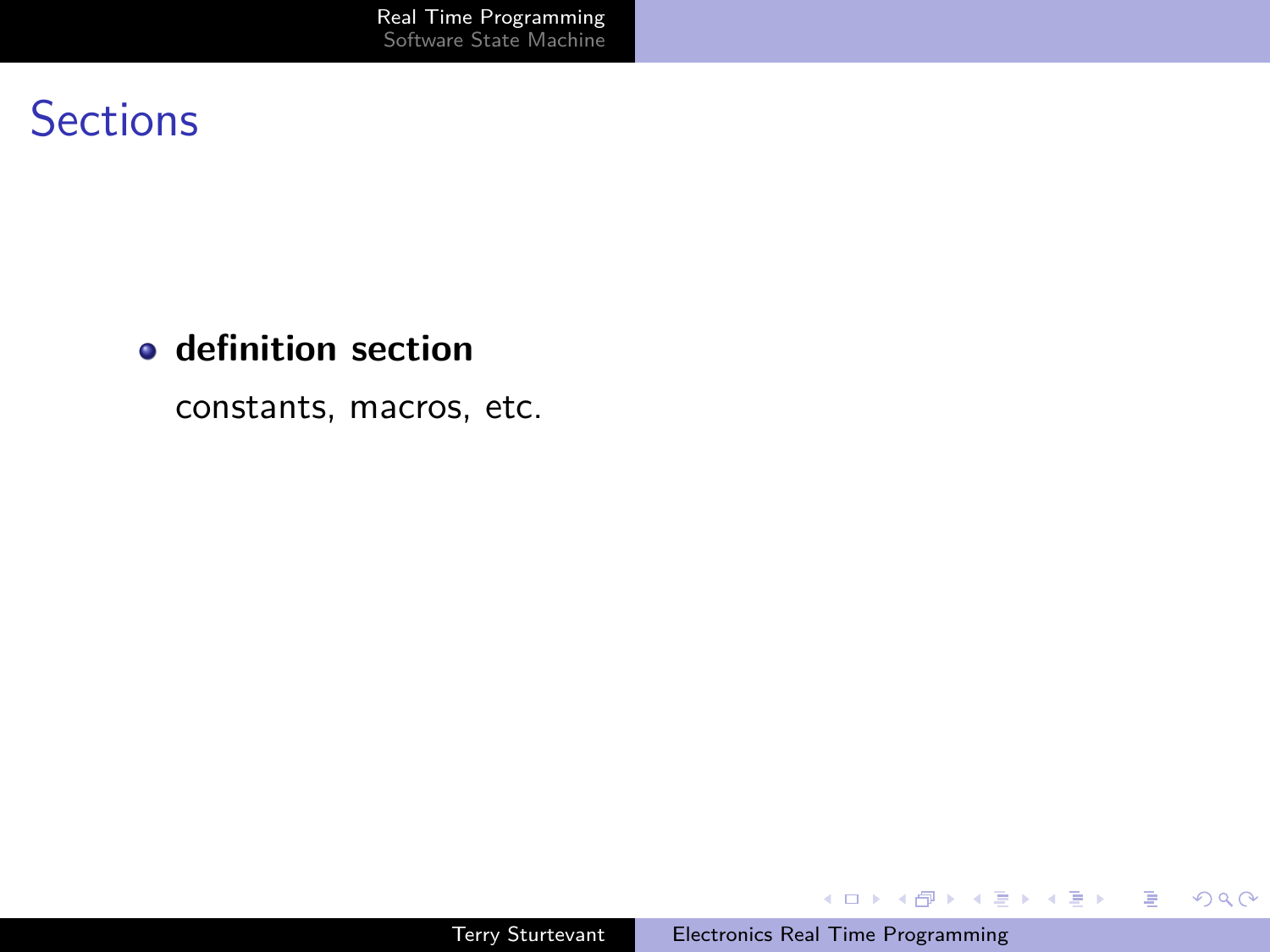#### **definition section**

constants, macros, etc.

### **setup section**

イロメ イ団メ イミメ イモメー

目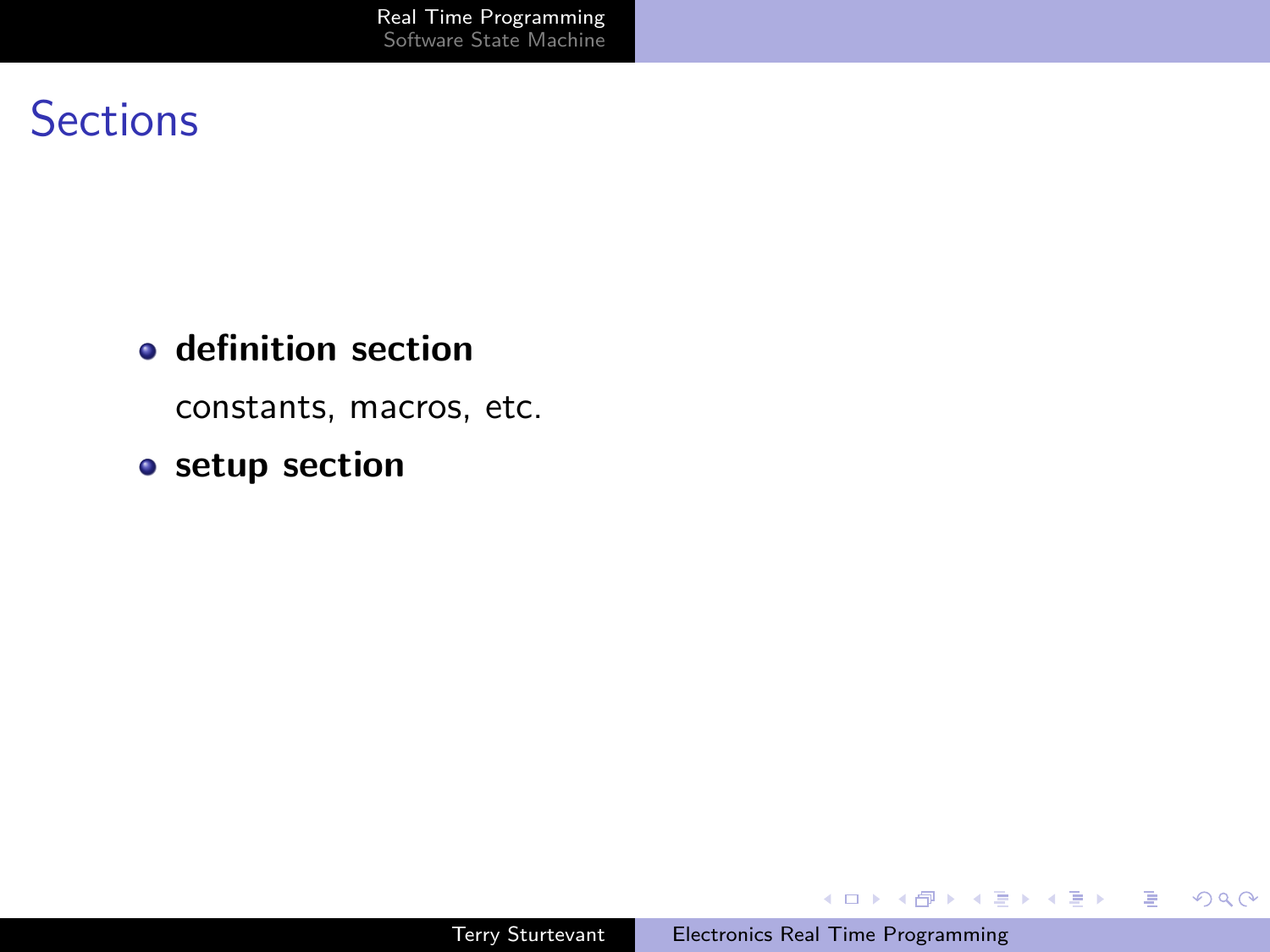#### **definition section**

constants, macros, etc.

### **setup section**

code to be run once

**K ロ ▶ K 御 ▶ K 君 ▶ K 君 ▶** 

 $\equiv$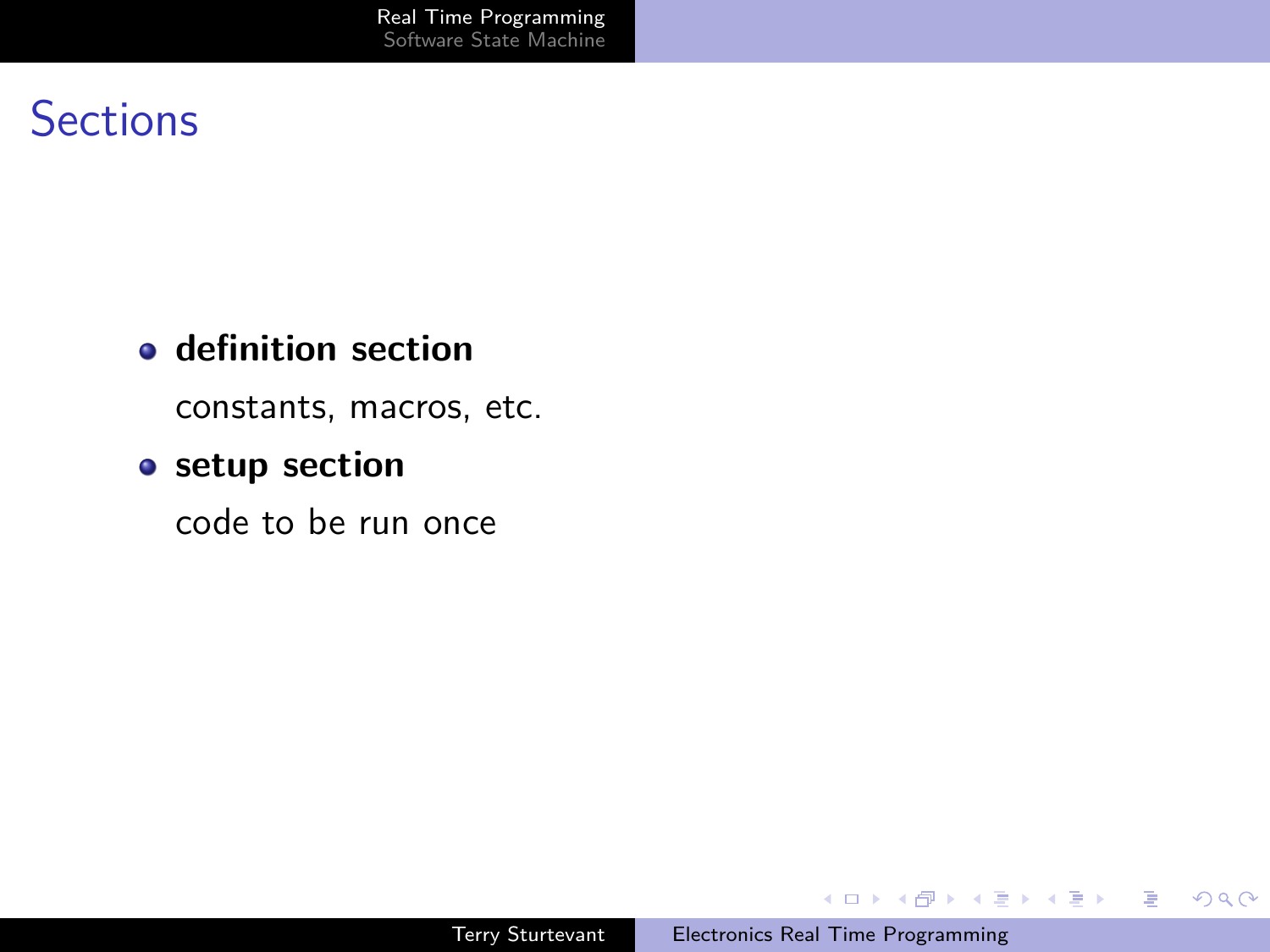#### **definition section**

constants, macros, etc.

#### **setup section**

code to be run once

**infinite loop section**

イロト イ押 トイヨ トイヨト

E

 $QQ$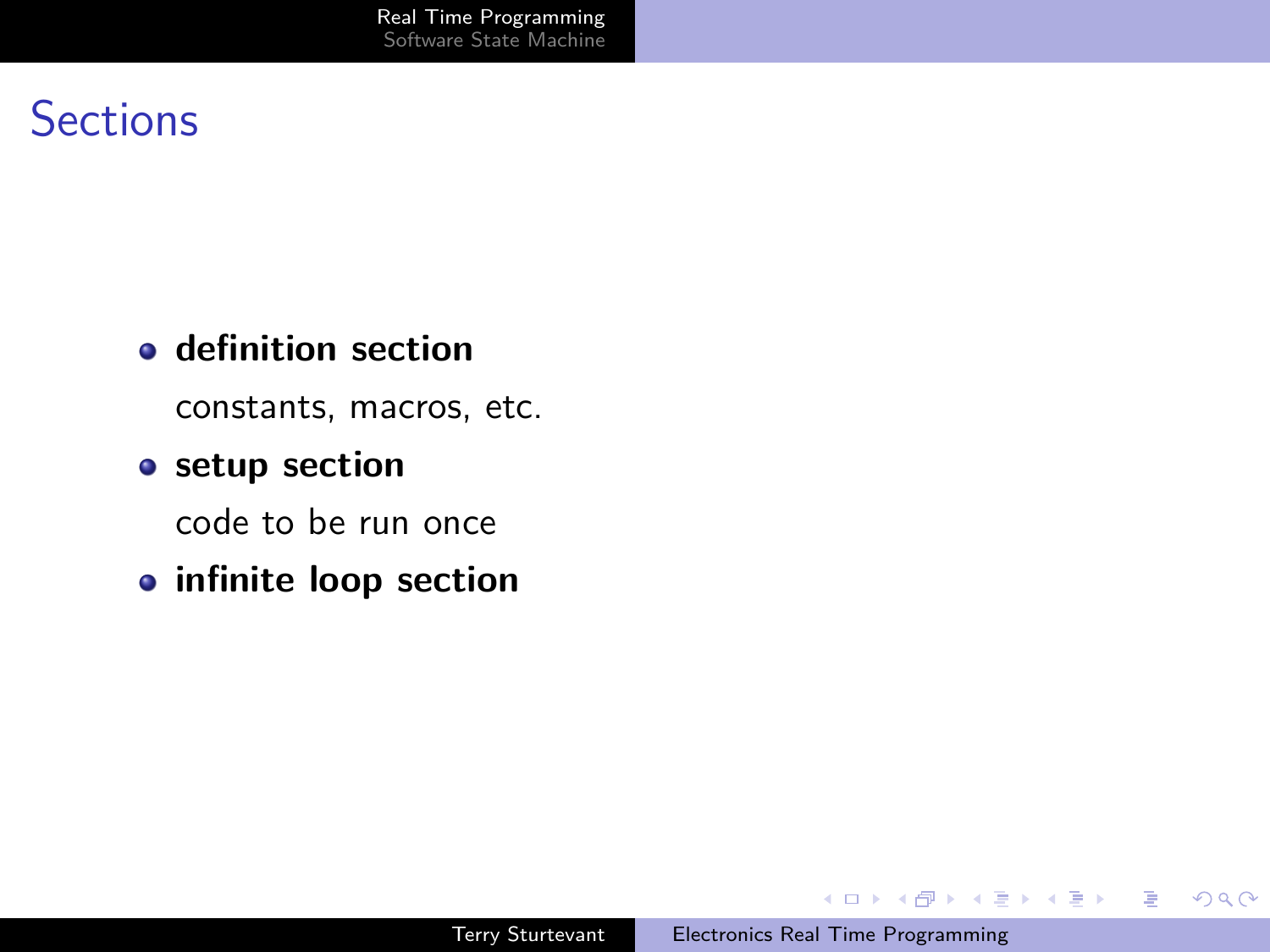#### **definition section**

constants, macros, etc.

#### **setup section**

code to be run once

#### **infinite loop section**

repeated until shut down

イロト イ押 トイヨ トイヨト

E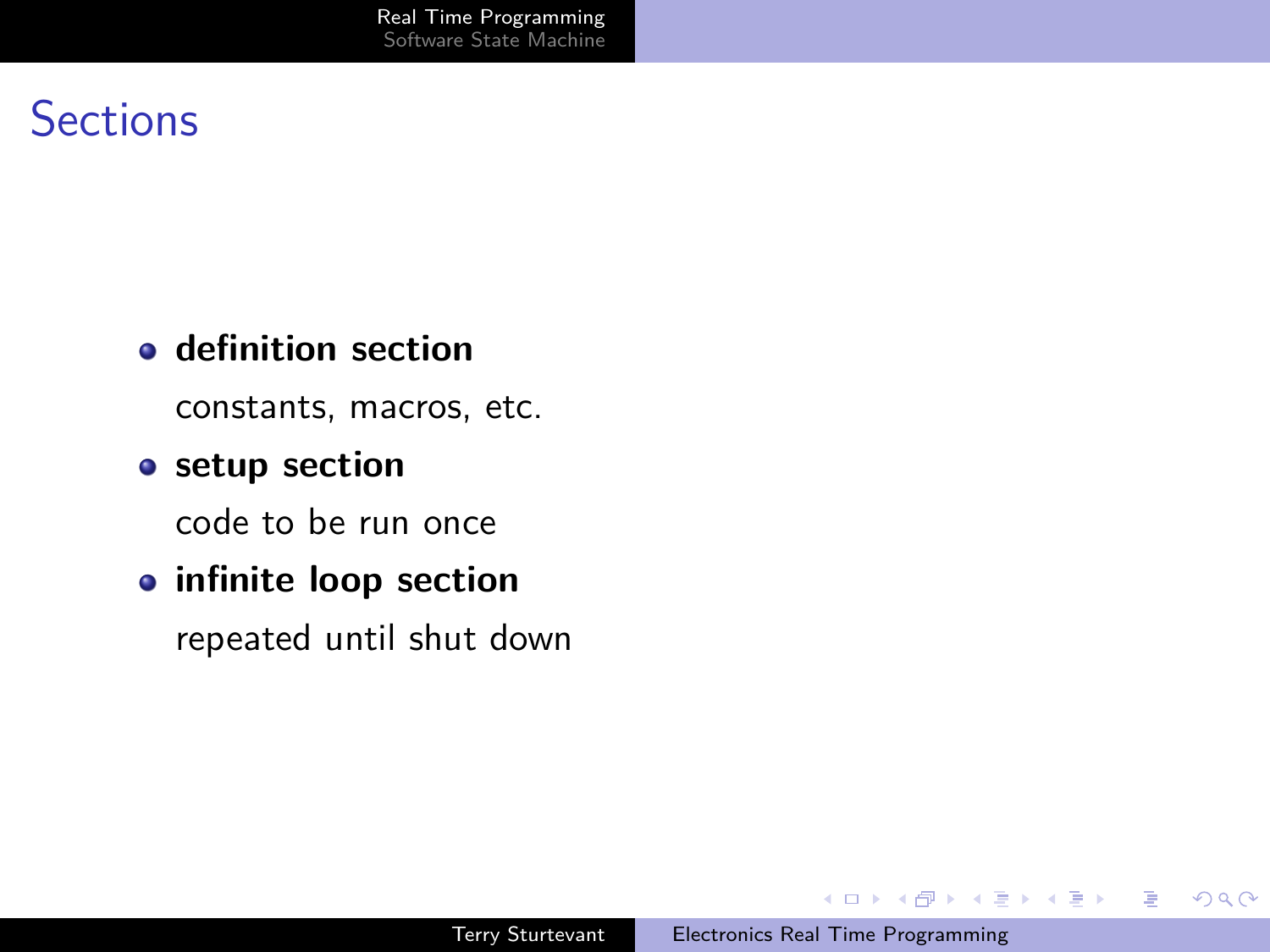[Real Time Programming](#page-1-0) [Software State Machine](#page-18-0)

## Arduino Serial sample code

Terry Sturtevant [Electronics Real Time Programming](#page-0-0)

イロン イ団 メイモン イモン

目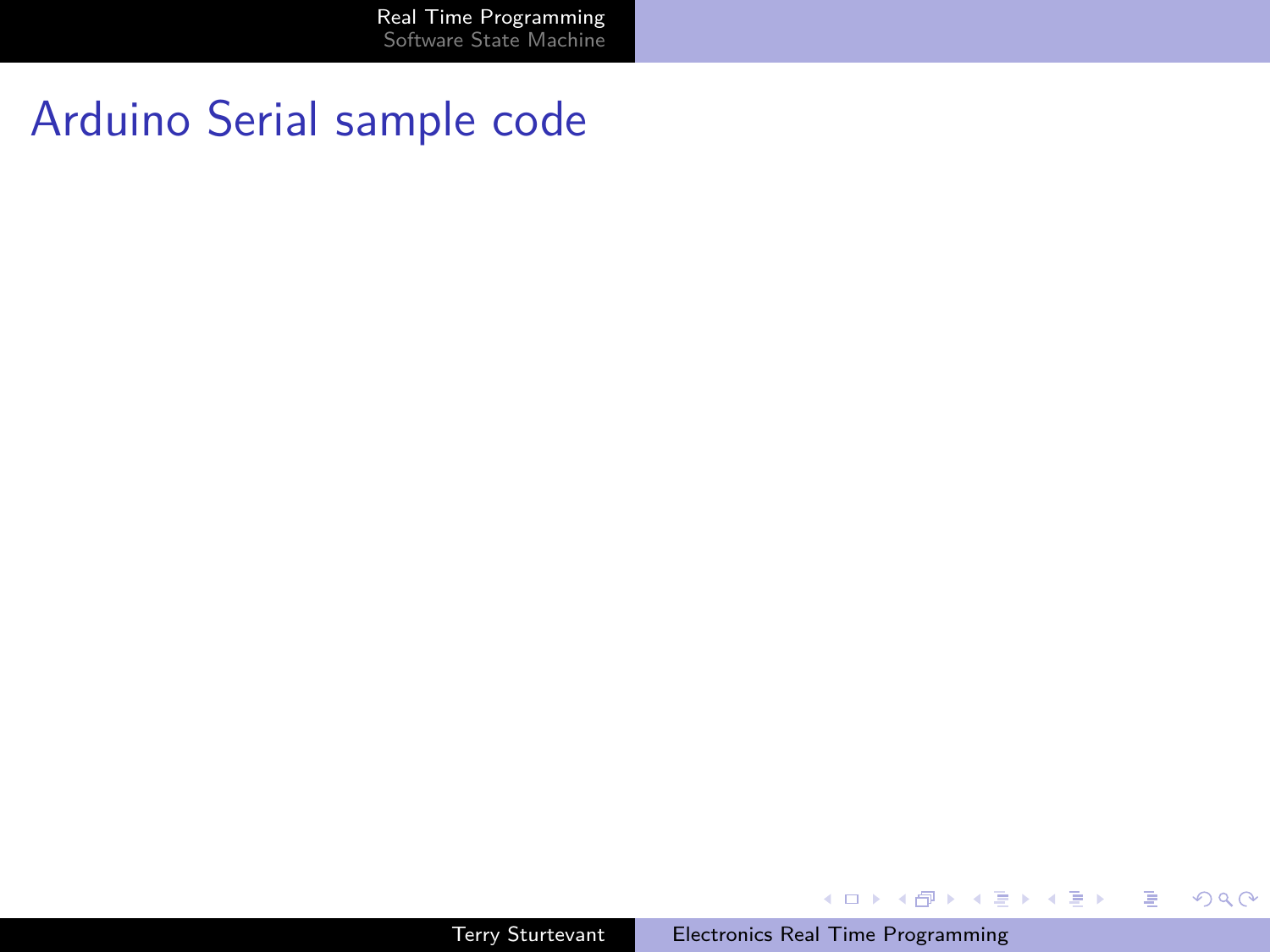## Arduino Serial sample code

```
void setup() \{Serial. begin (9600);
  while (! Serial) {
    ;
  }
}
void loop() {
  if (Serial. available () > 0) {
     inByte = Serial.read();
     Serial . write (in Byte);
      }
}
```
( 何 → ( 三 ) ( 三 ) (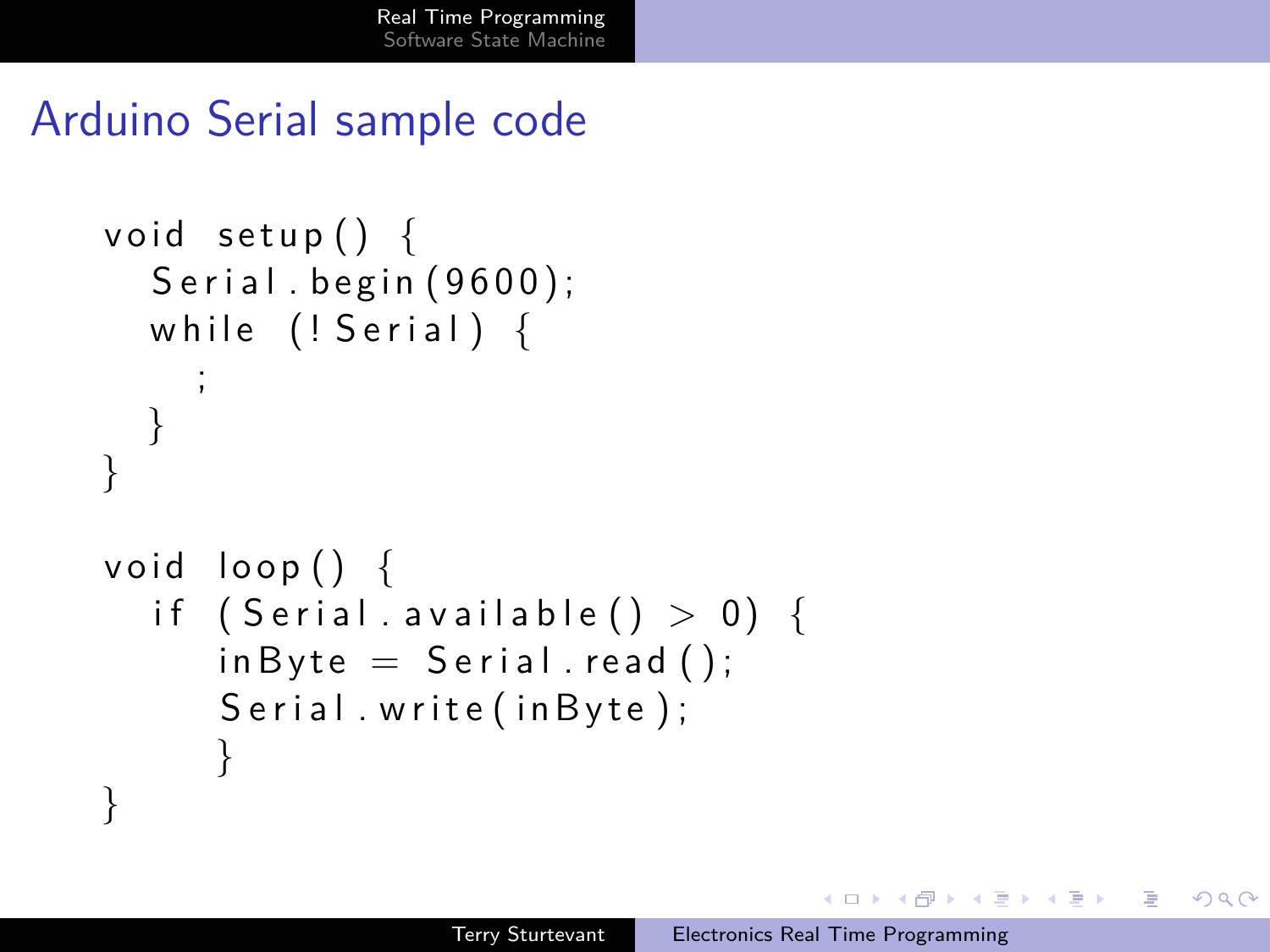## PySpidev sample code

イロメ イ団メ イミメ イモメー

目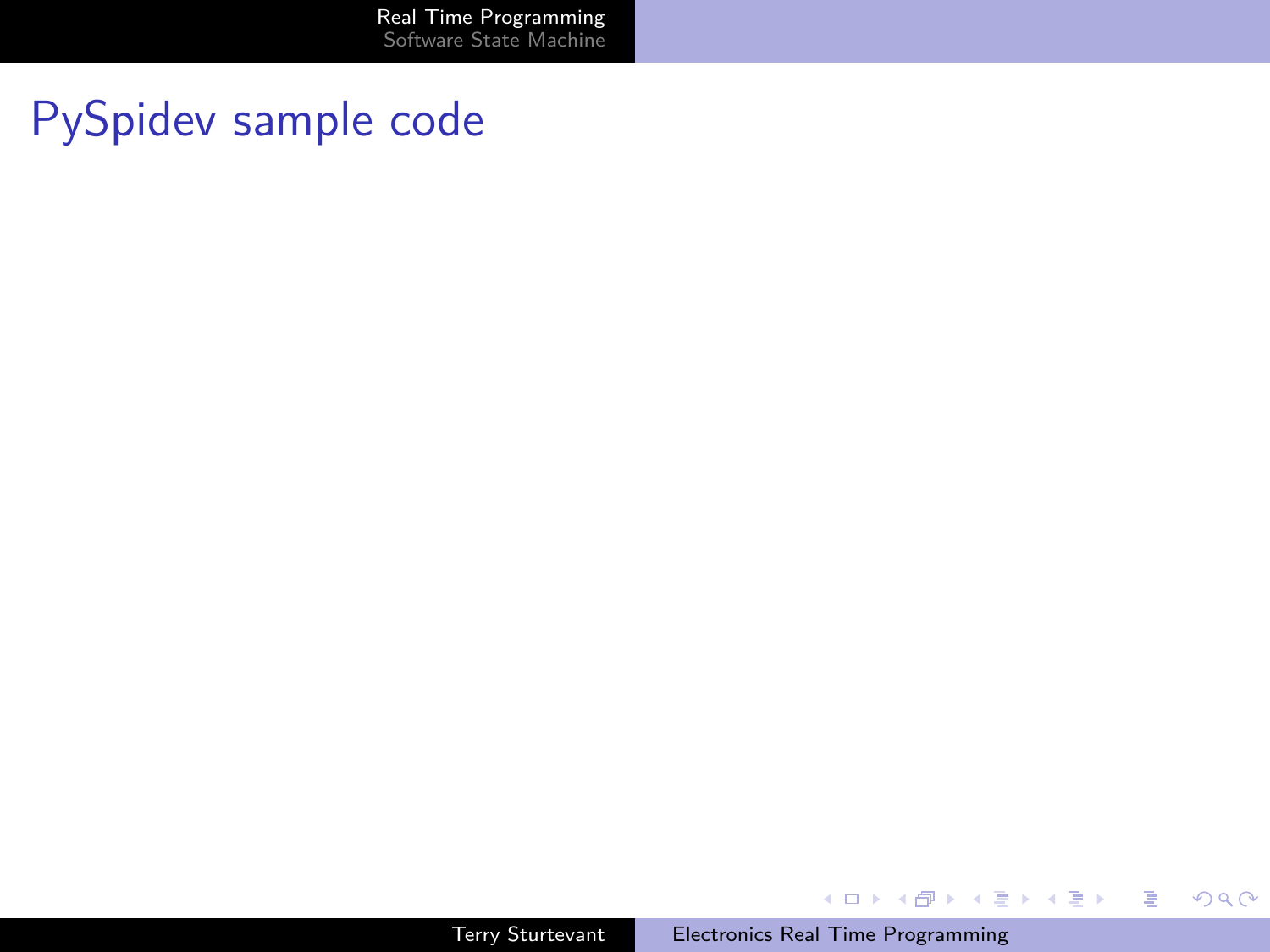## PySpidev sample code

```
im port spidev
spi = spidev . SpiDev()spi.open(0,0) #port, device
\# use port 0, chip select CE0
while True:
  strval = raw_{input}("val (0...255, q=quit):")
  if strval = 'q':
     b r e ak
  e l s e :
     value = int (strval)
    dummy = \text{spin} \times \text{fer2} ([49, value])
spi.close()
```
イロン イ何ン イヨン イヨン 一重

ാഹ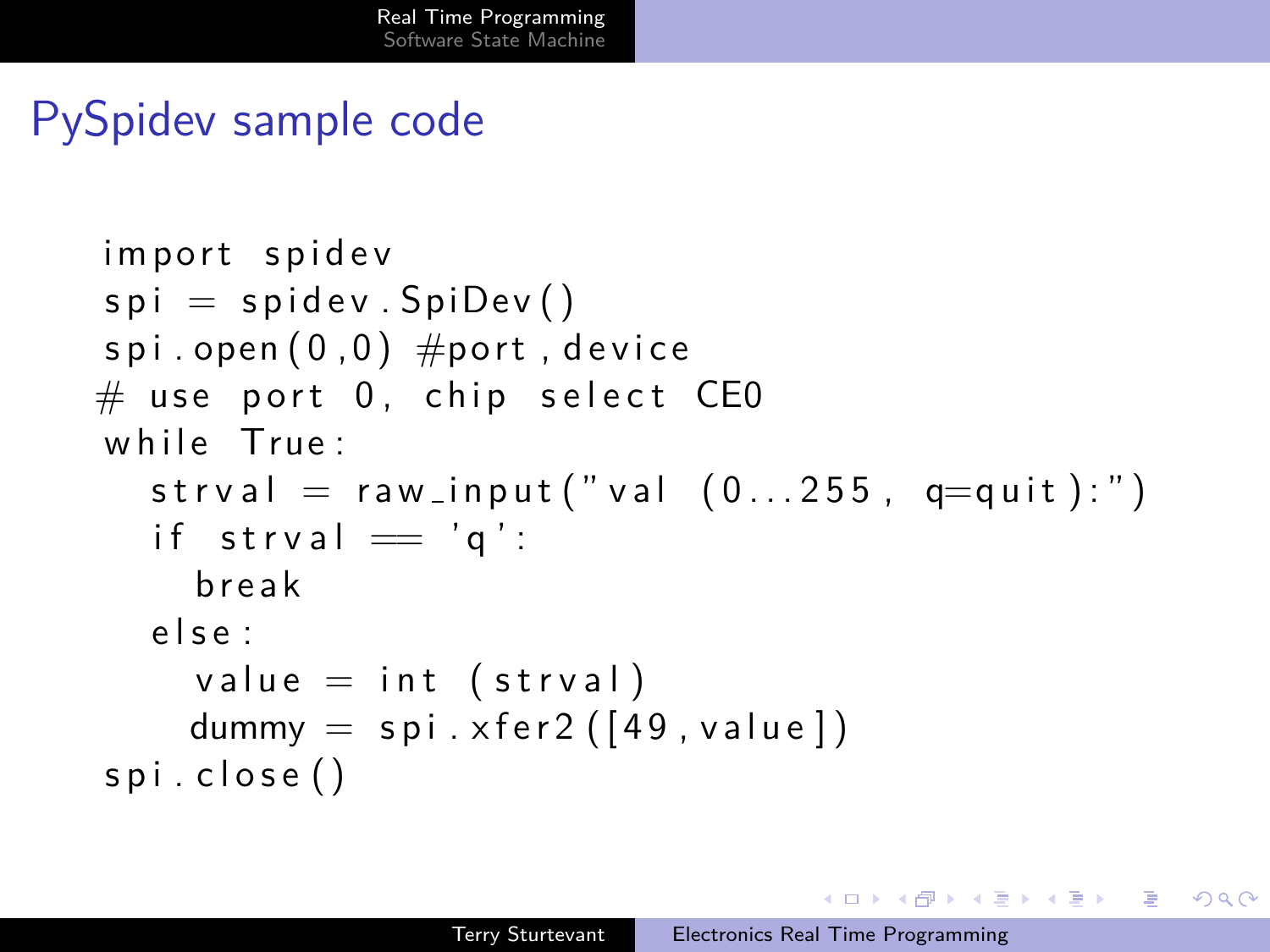[Real Time Programming](#page-1-0) [Software State Machine](#page-18-0)

## <span id="page-18-0"></span>Real-time sequencing options

Terry Sturtevant [Electronics Real Time Programming](#page-0-0)

**K ロ ▶ K 御 ▶ K 君 ▶ K 君 ▶** 

目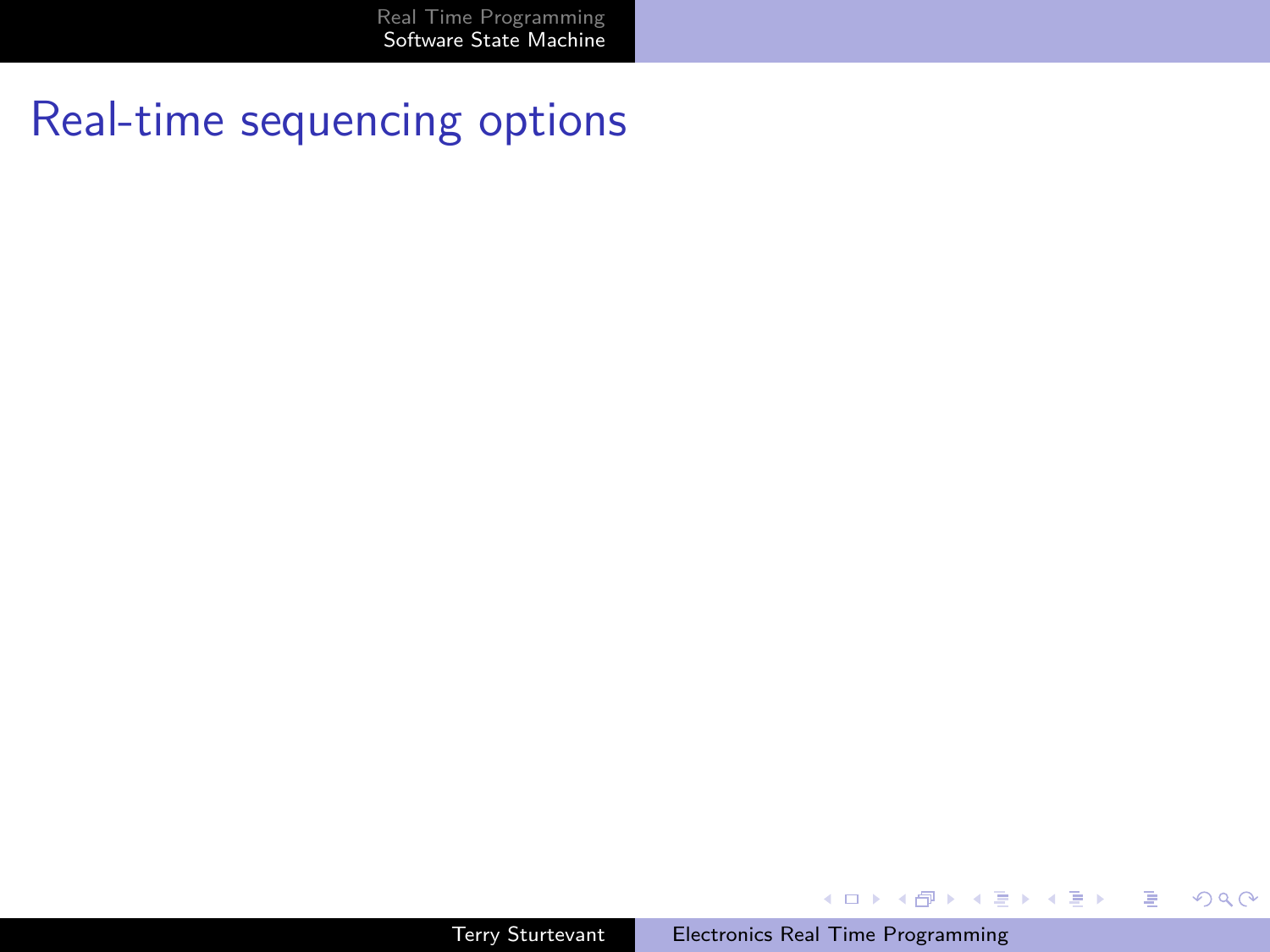

**K ロ ▶ K 御 ▶ K 君 ▶ K 君 ▶** 

目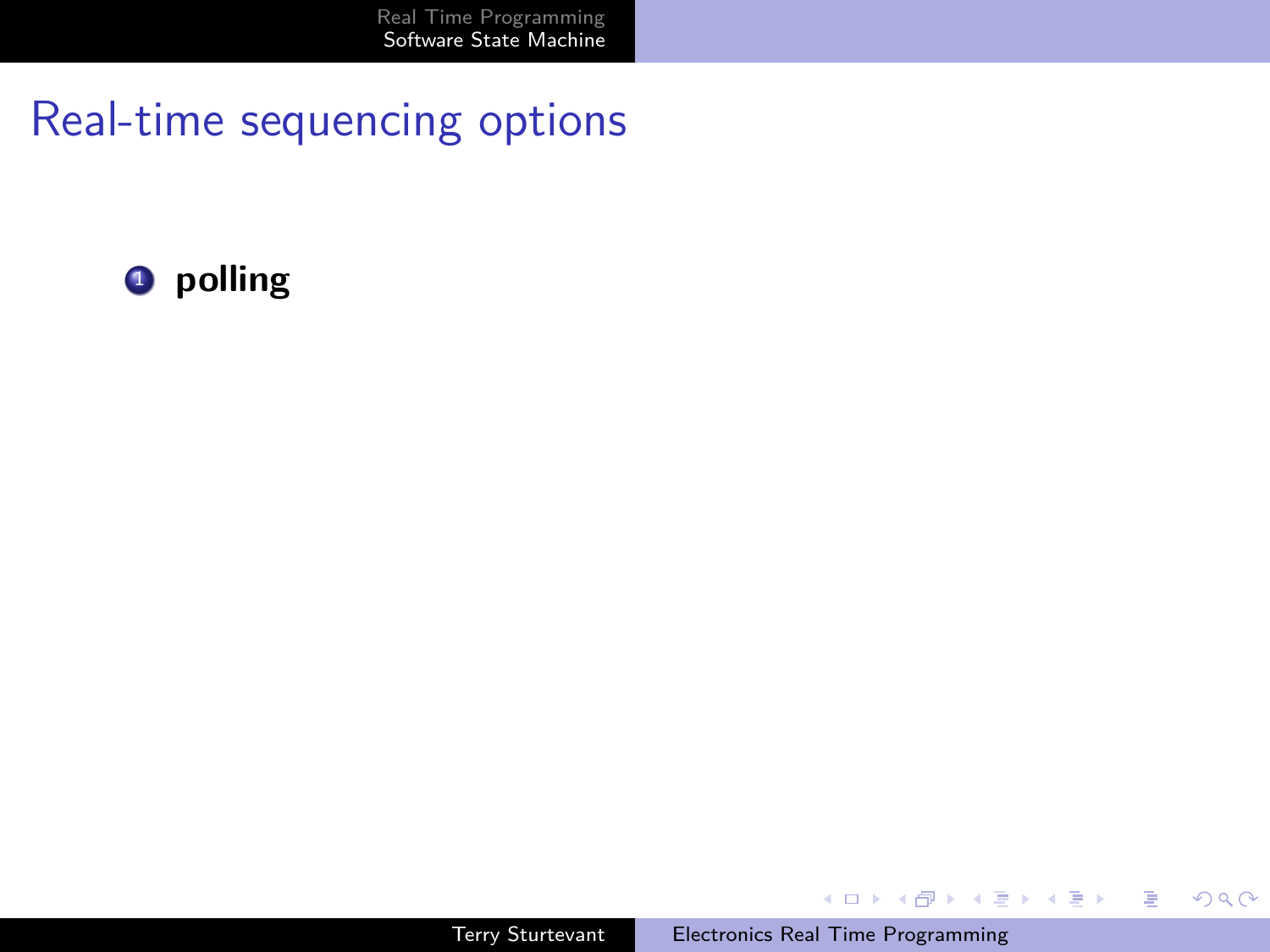#### **1** polling

check to see if task done

イロト イ押 トイヨ トイヨト

E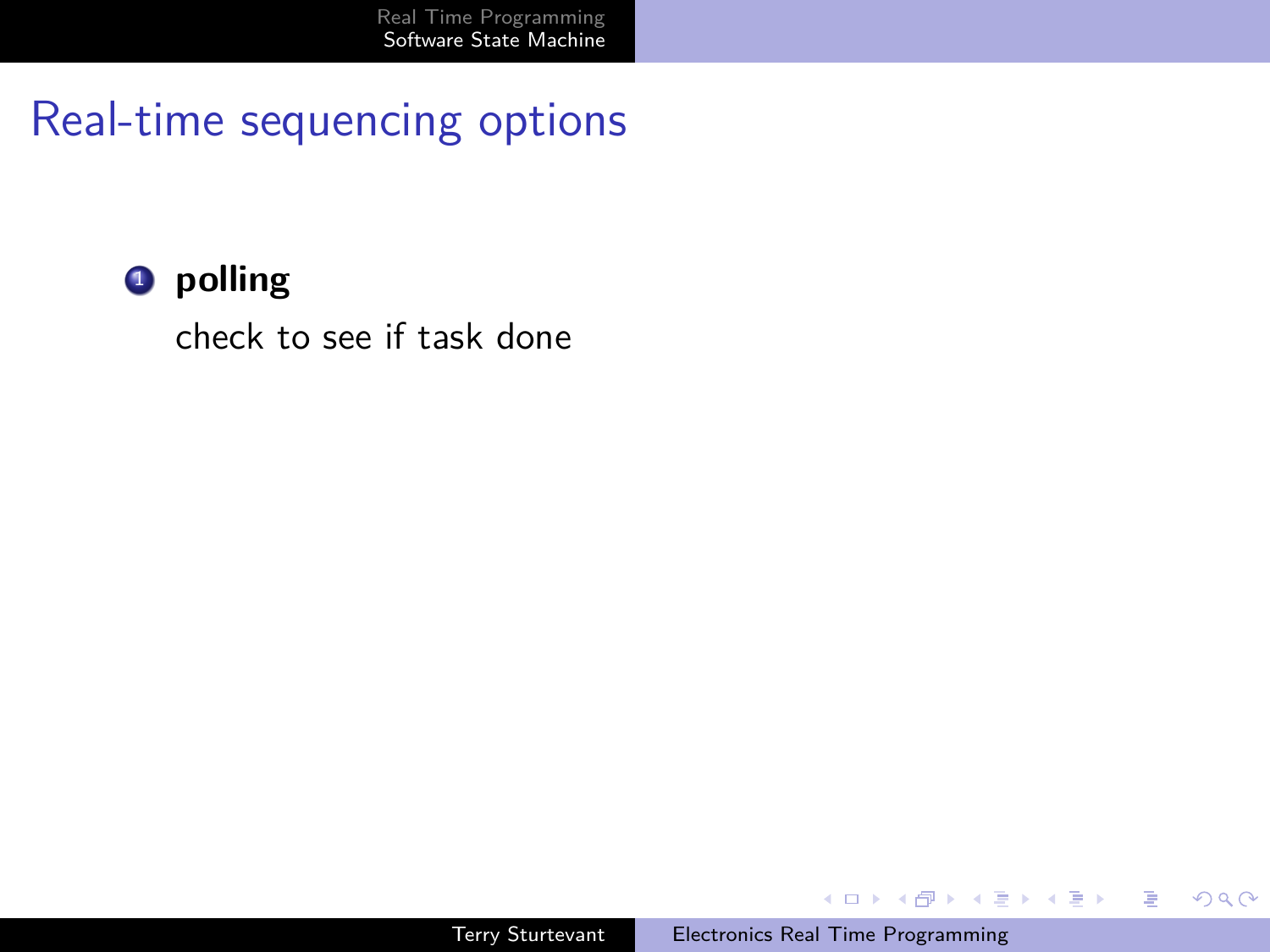### **1** polling

check to see if task done

### <sup>2</sup> **timed**

Terry Sturtevant [Electronics Real Time Programming](#page-0-0)

イロト イ押 トイヨ トイヨト

E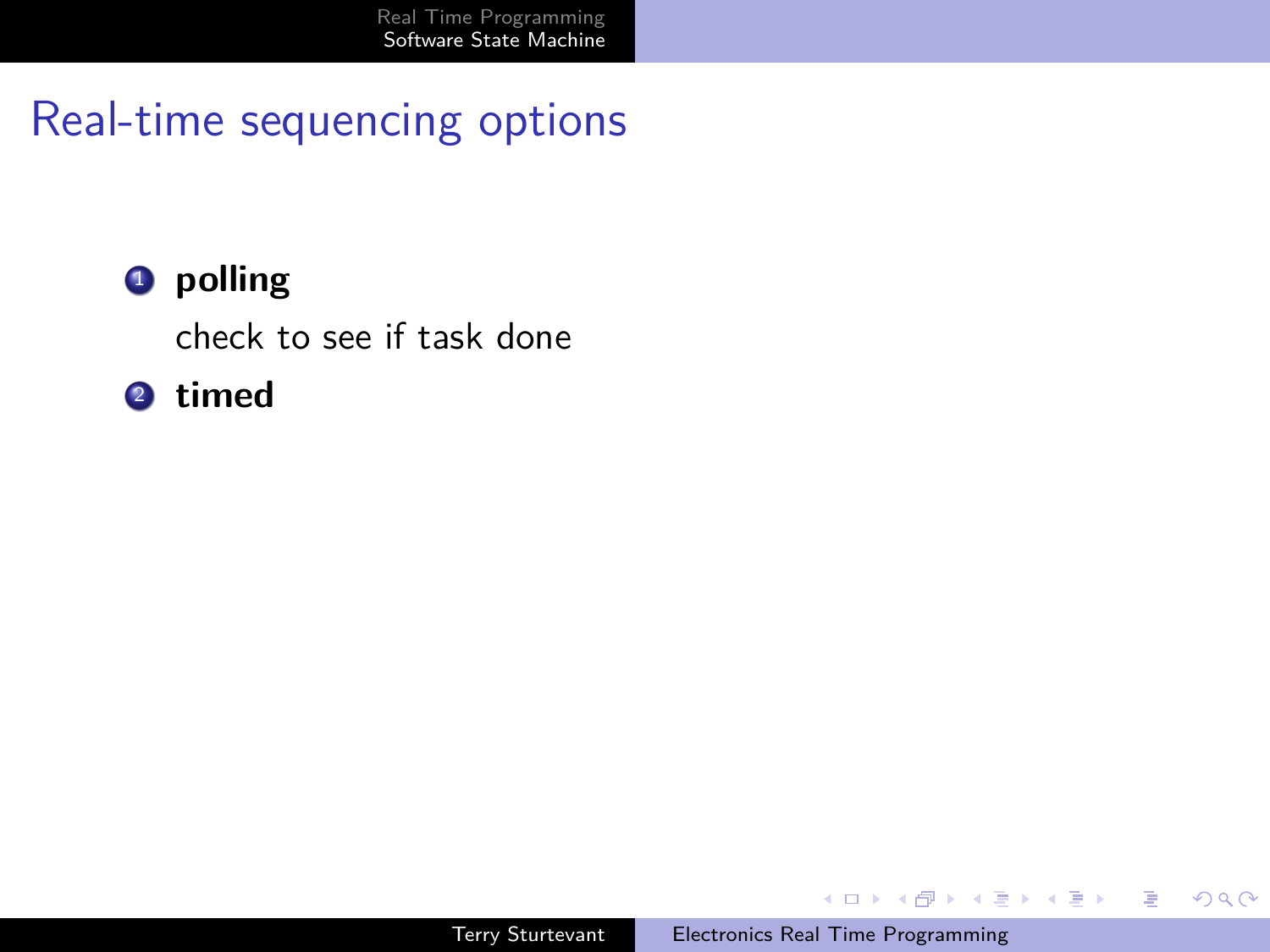### **4** polling

check to see if task done

#### <sup>2</sup> **timed**

allow fixed time for each task

イロト イ押 トイヨ トイヨト

E

 $QQ$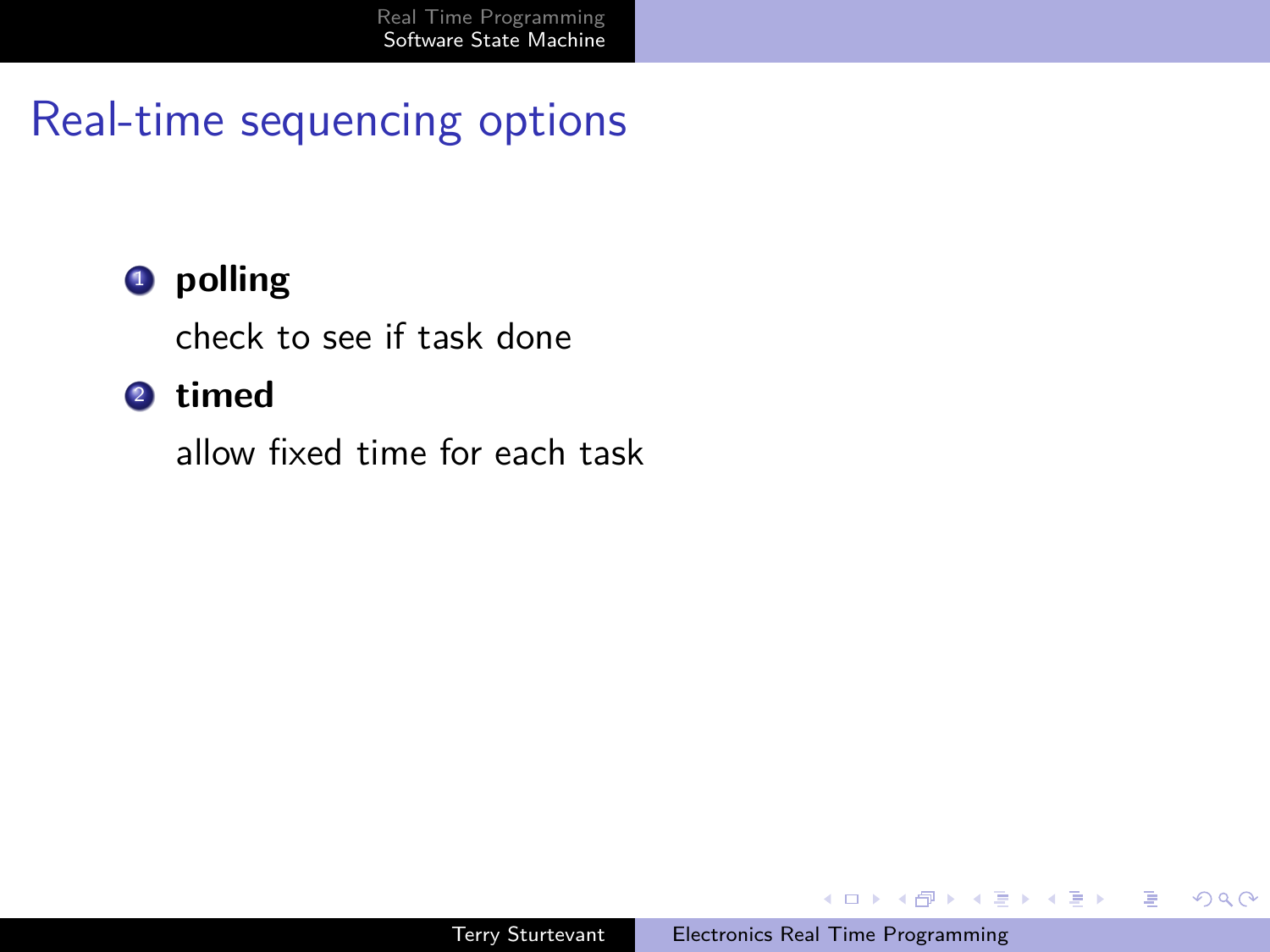### **4** polling

check to see if task done

#### <sup>2</sup> **timed**

allow fixed time for each task

#### <sup>3</sup> **interrupts**

 $\mathbf{A} \equiv \mathbf{A} + \mathbf{A} \pmod{2} \mathbf{A} + \mathbf{A} \equiv \mathbf{A} + \mathbf{A} \equiv \mathbf{A} + \mathbf{A}$ 

E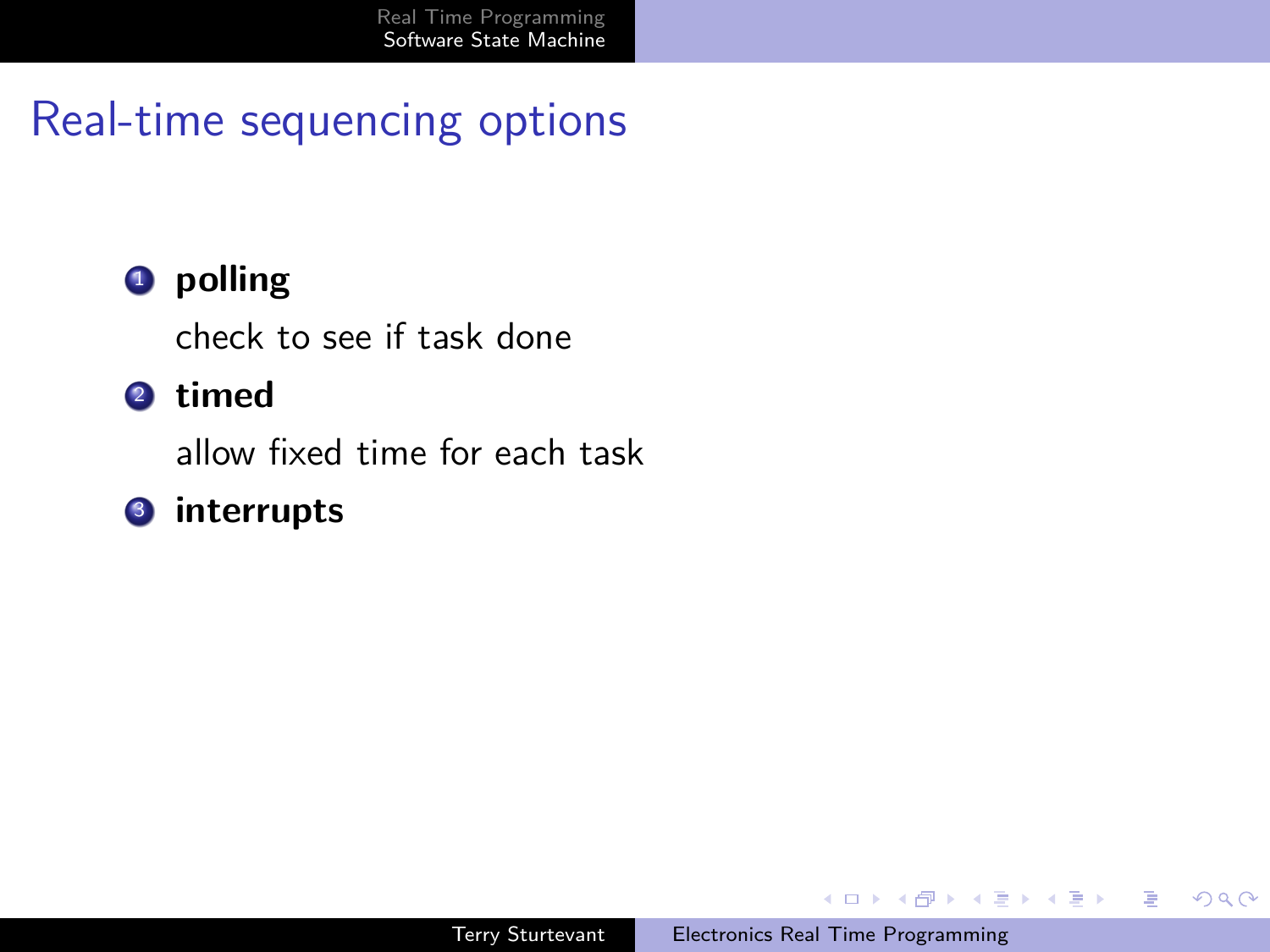### **1** polling

check to see if task done

### <sup>2</sup> **timed**

allow fixed time for each task

#### <sup>3</sup> **interrupts**

use events to indicate task completion

4 17 18

イ押 トイヨ トイヨト

э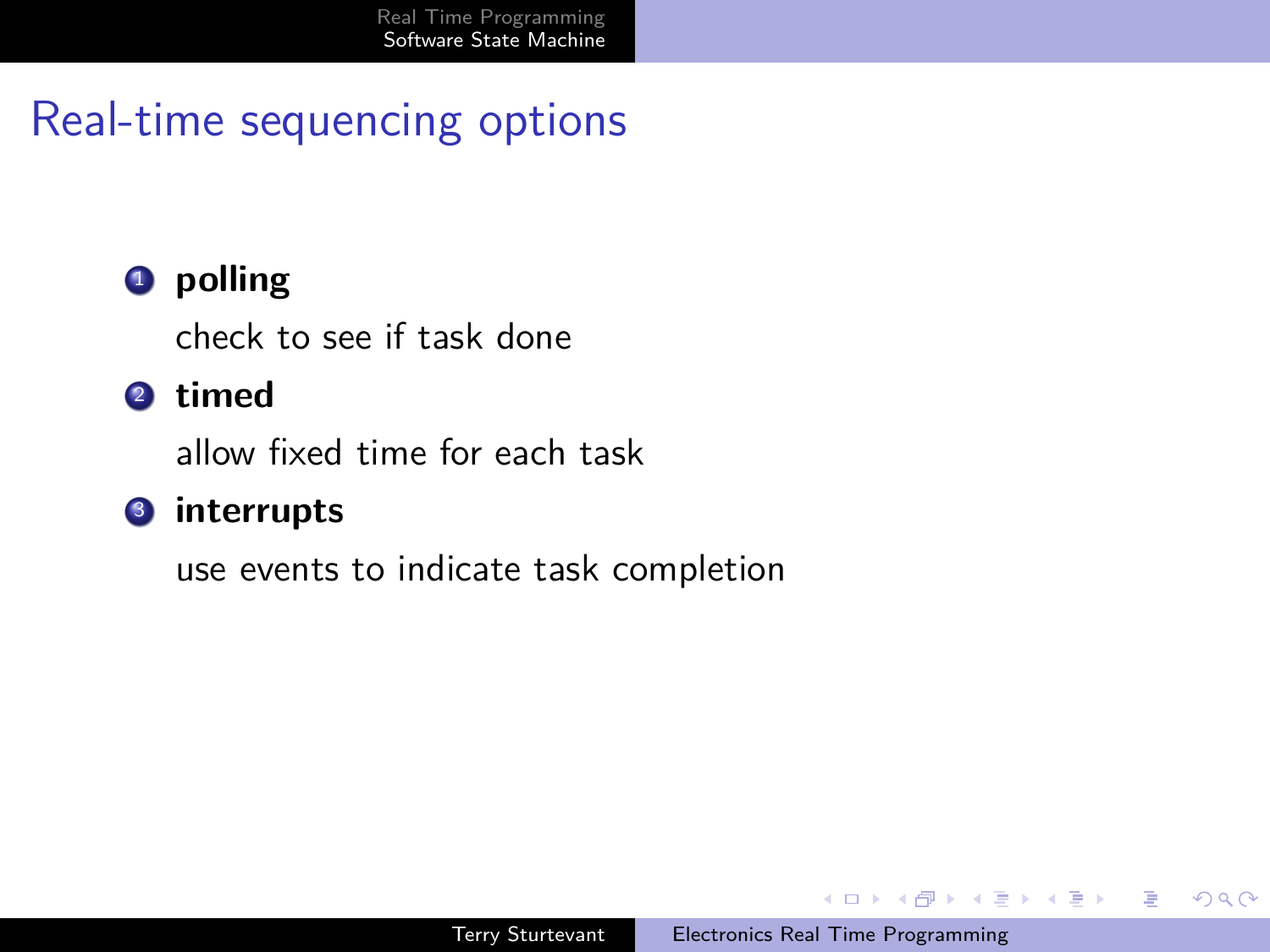### **1** polling

check to see if task done

### <sup>2</sup> **timed**

allow fixed time for each task

### <sup>3</sup> **interrupts**

use events to indicate task completion

## <sup>4</sup> **capture/compare**

4 17 18

イ押 トイヨ トイヨト

э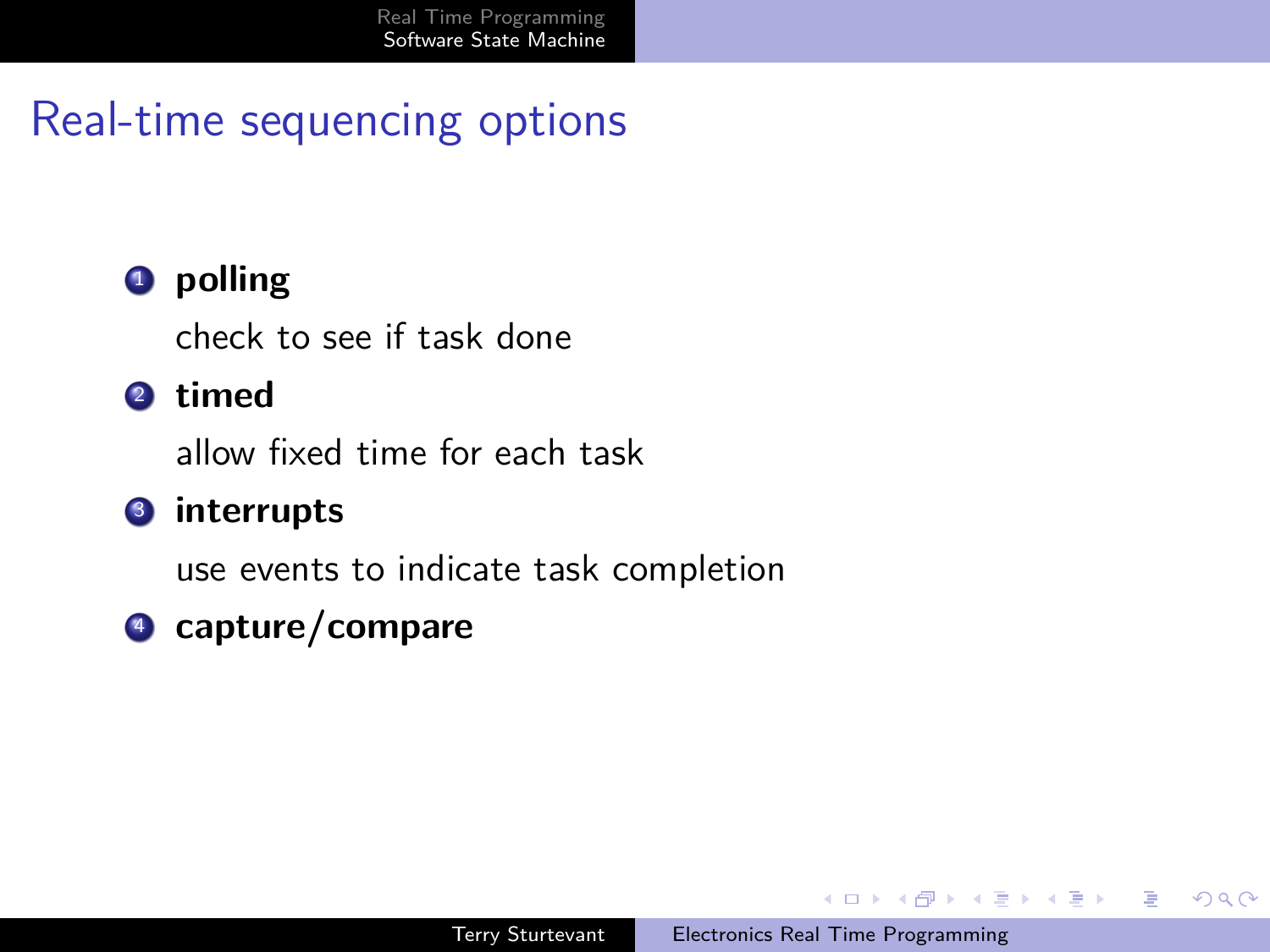## **4** polling

check to see if task done

### <sup>2</sup> **timed**

allow fixed time for each task

### <sup>3</sup> **interrupts**

use events to indicate task completion

## <sup>4</sup> **capture/compare**

tasks run at intervals, completion indicated by event

and the first

メラトメミトメミト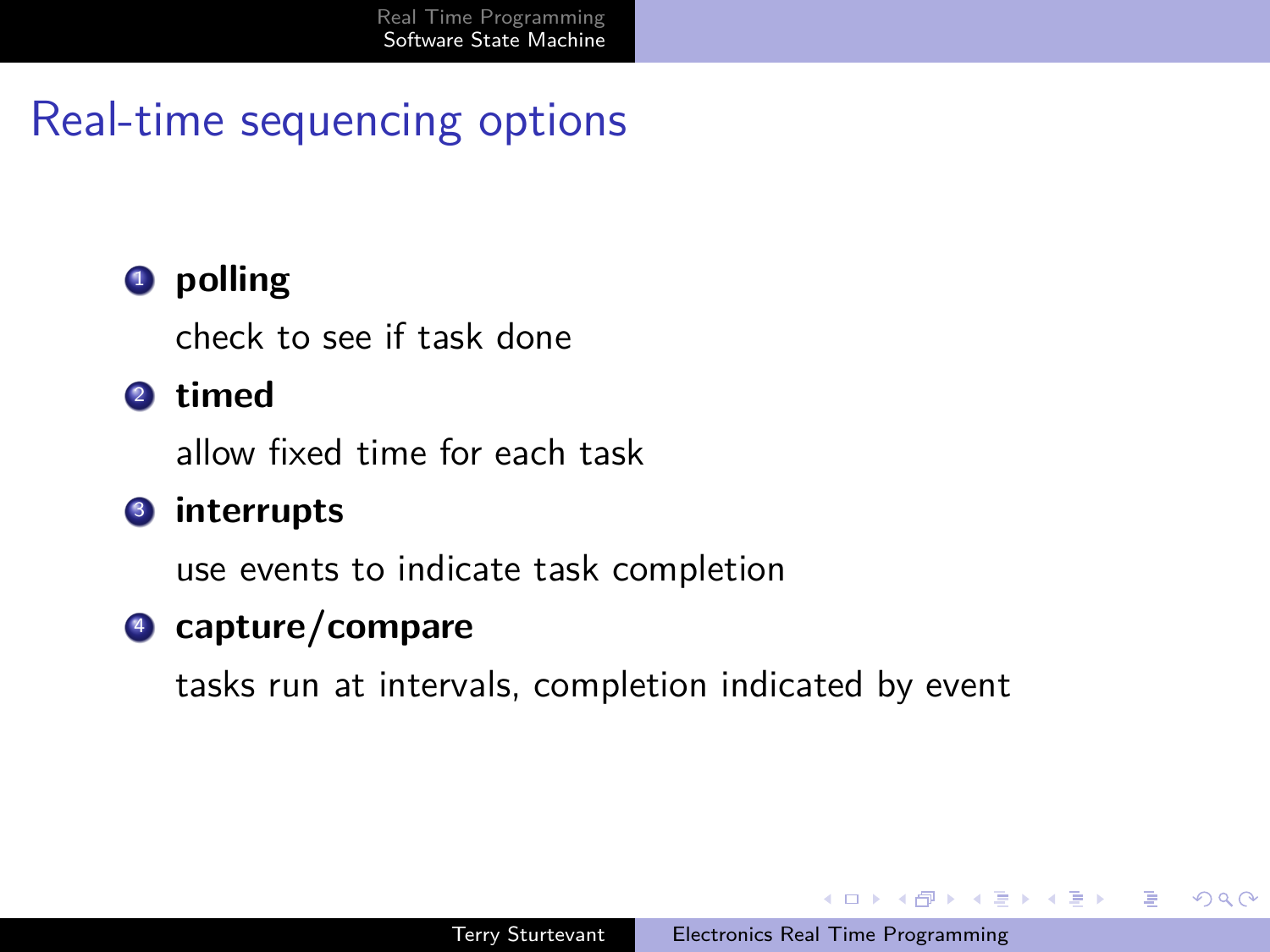### **4** polling

check to see if task done

### <sup>2</sup> **timed**

allow fixed time for each task

#### <sup>3</sup> **interrupts**

use events to indicate task completion

## <sup>4</sup> **capture/compare**

tasks run at intervals, completion indicated by event probably includes interrupts

イ押 トイヨ トイヨト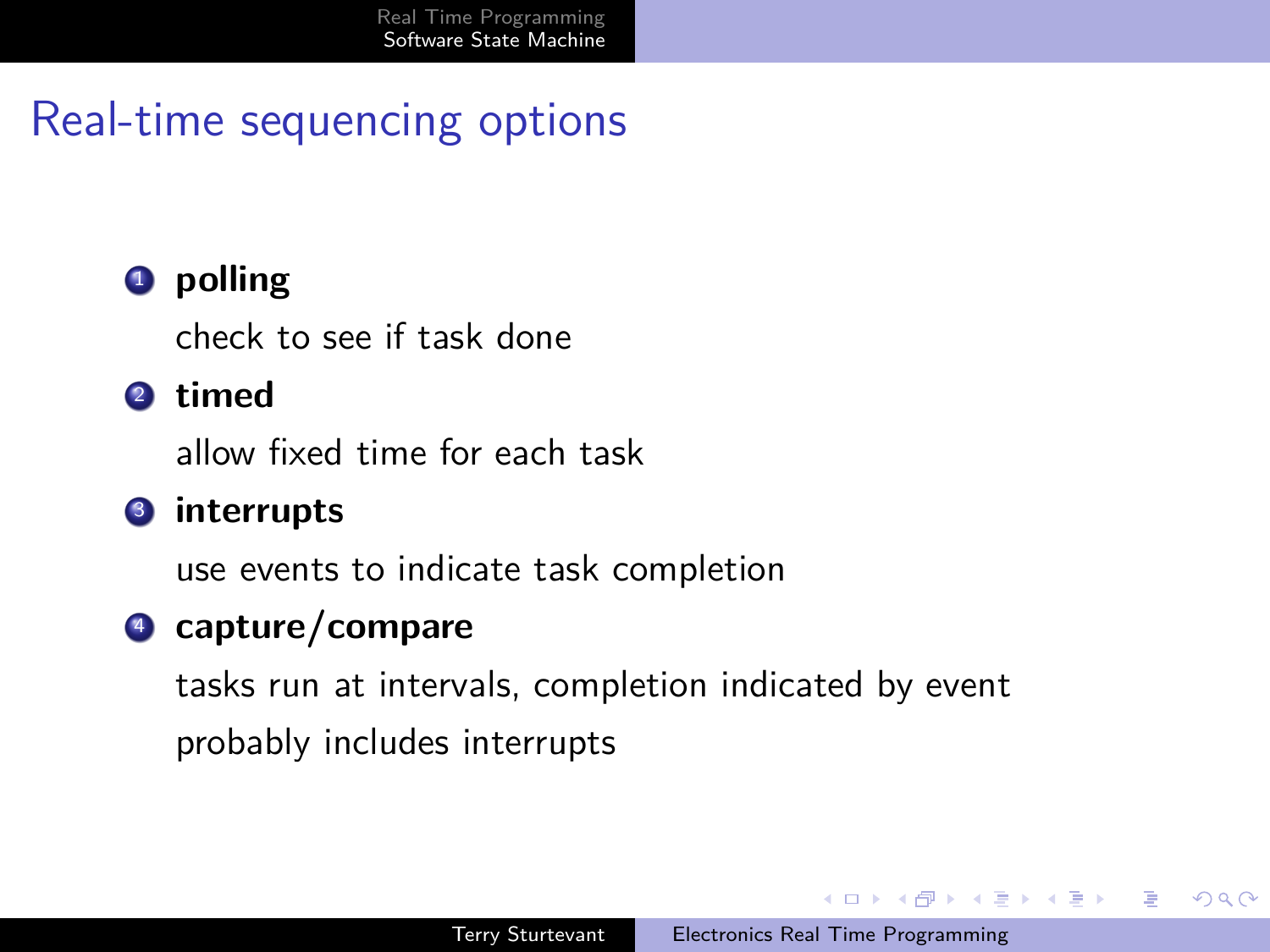• These are not mutually exclusive.

イロメ イ団メ イミメ イモメー

目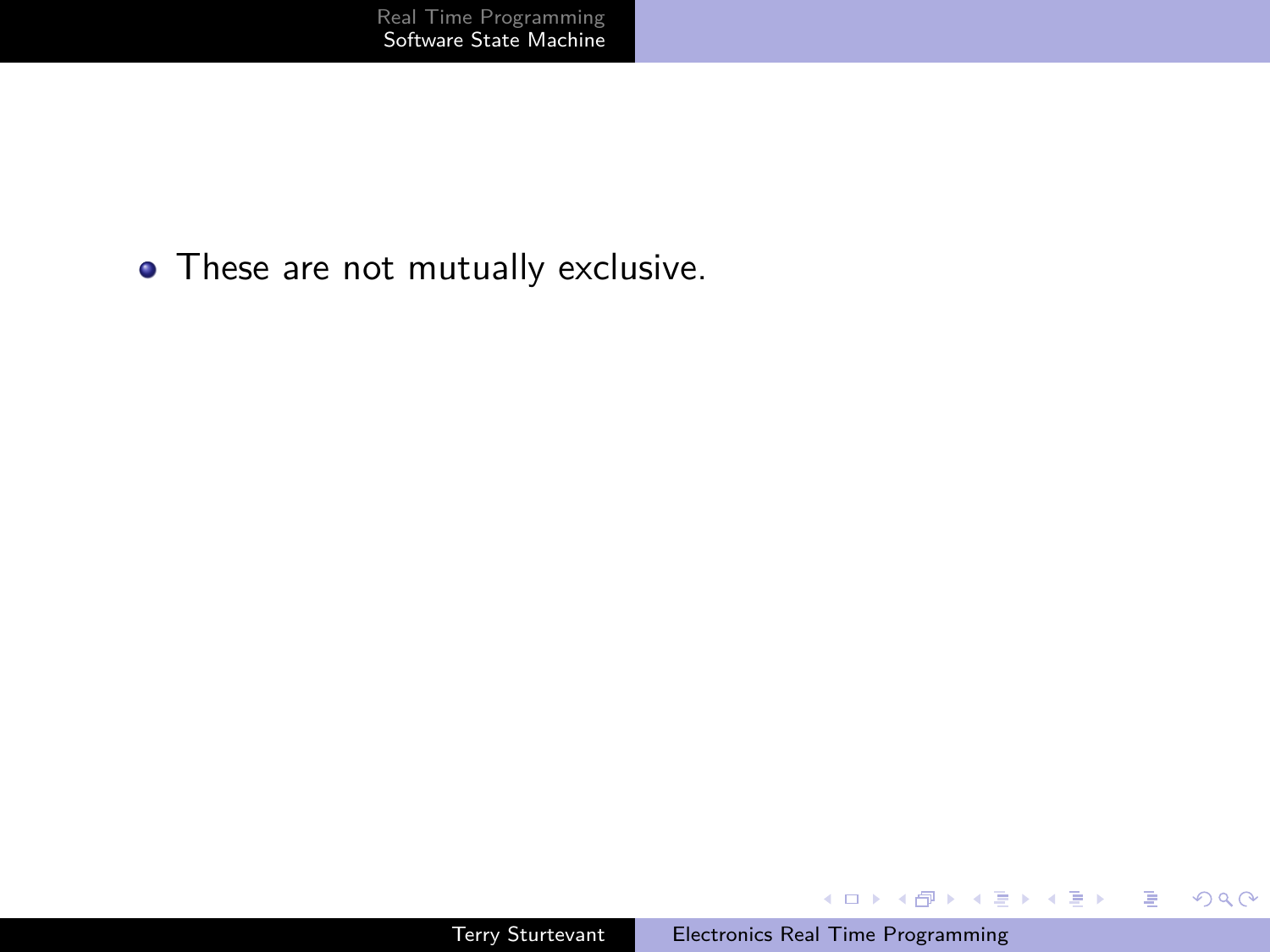- These are not mutually exclusive.
- The first two make tasks sequential, the last two create a software state machine.

 $\equiv$ 

 $QQ$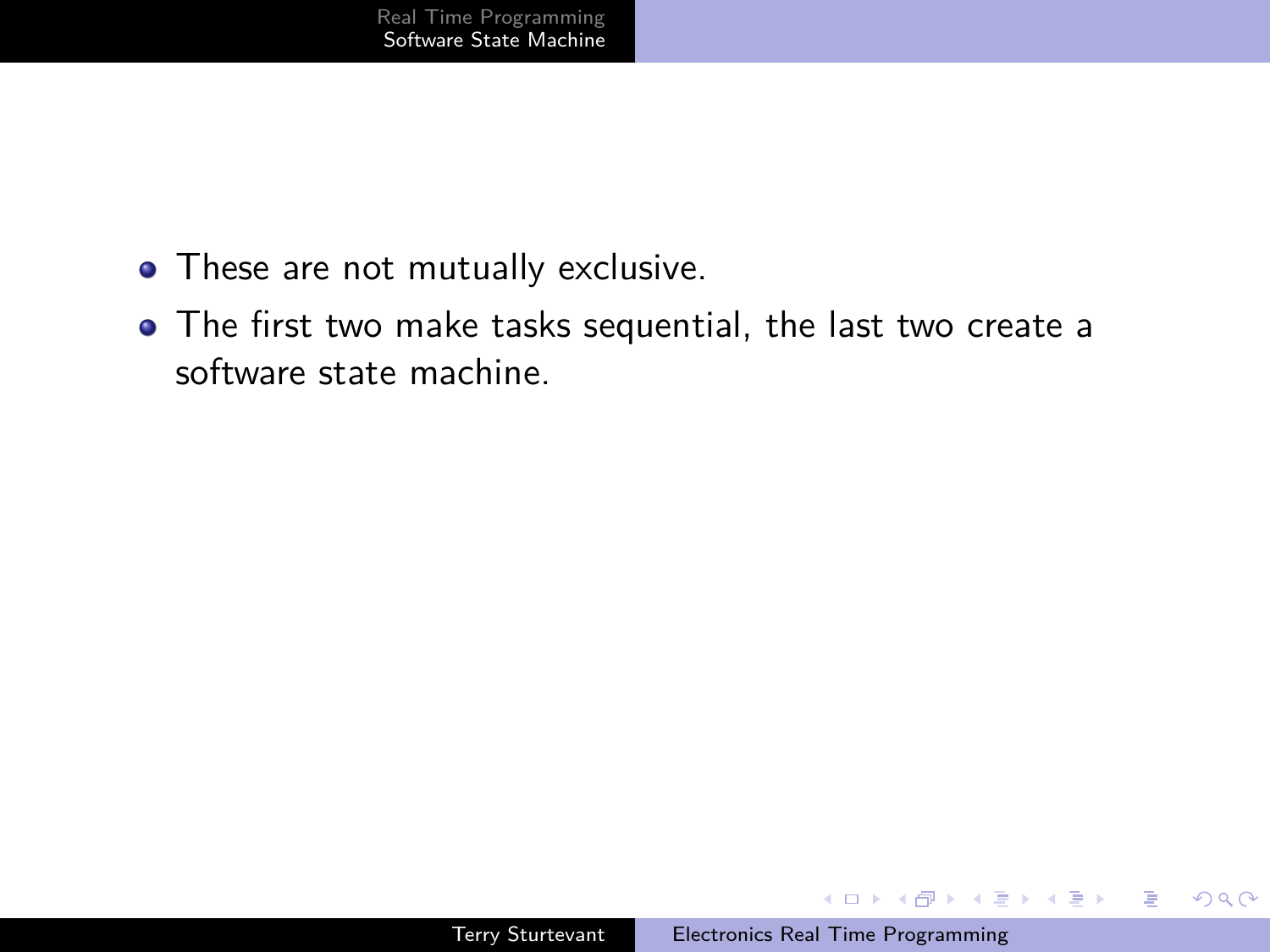- These are not mutually exclusive.
- The first two make tasks sequential, the last two create a software state machine.
- A software state machine can be prioritized or round-robin.

 $2990$ 

∍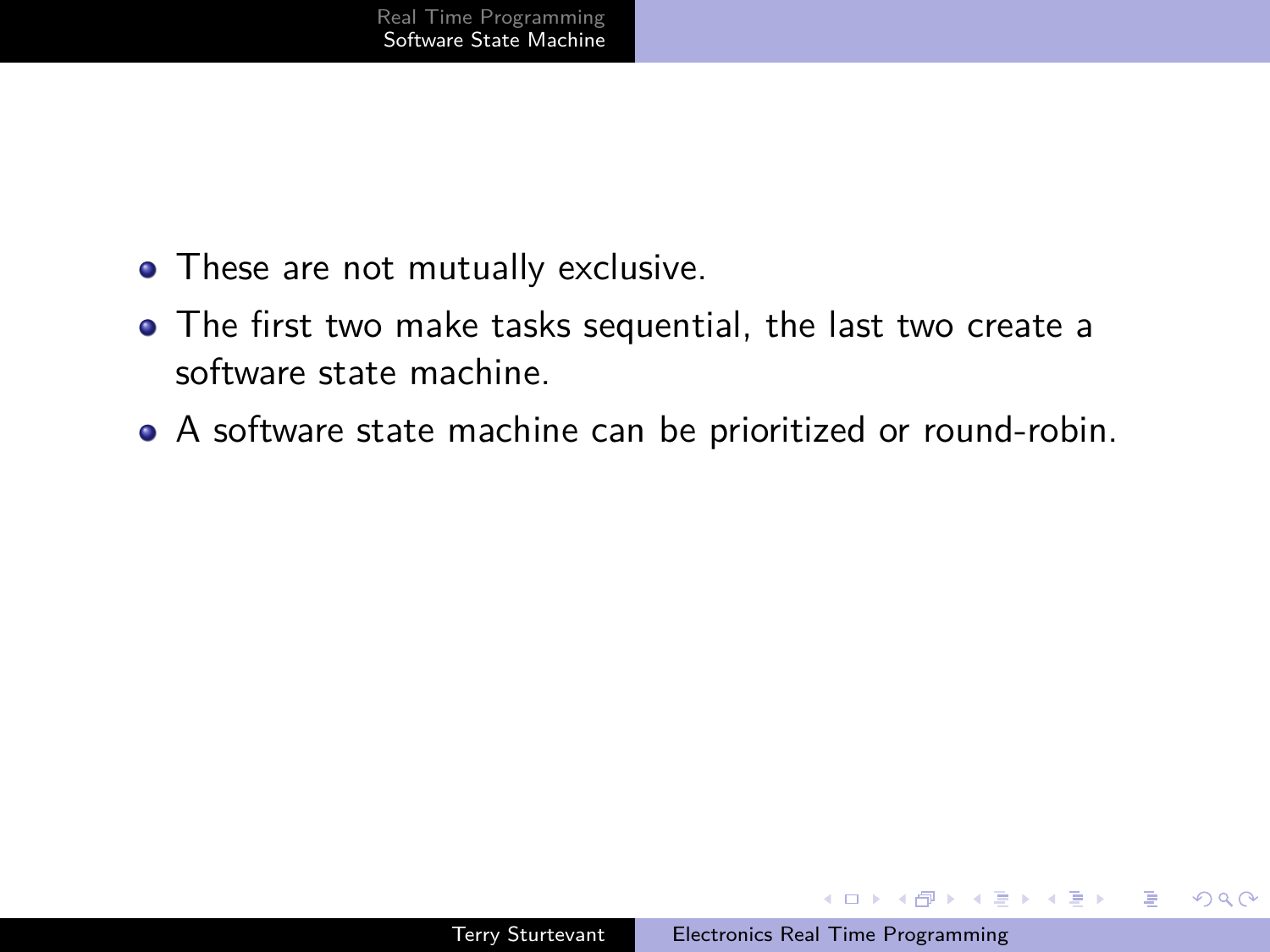- These are not mutually exclusive.
- The first two make tasks sequential, the last two create a software state machine.
- A software state machine can be prioritized or round-robin.
- **•** The first two make the *response to system events* depend on program structure.

性